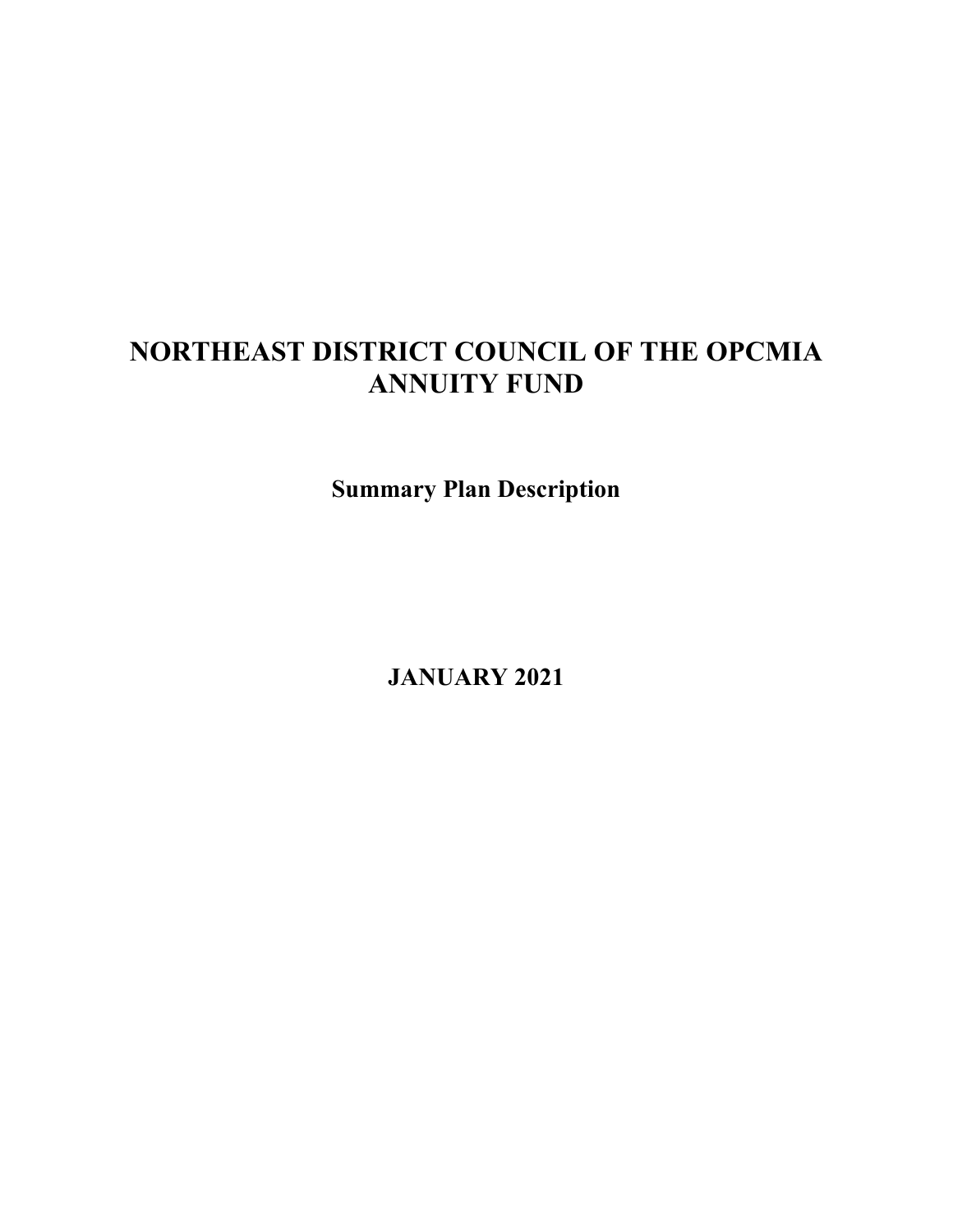# **Northeast District Council of the OPCMIA Annuity Fund**

100 Merrick Road, Suite 500 West Rockville Centre, New York 11570 Phone: 516-775-2280 Fax: 516-775-4064

#### **Board of Trustees**

# **Union Trustees Employer Trustees**

Gino Castignoli David Gentille Eddie Barbaria Dale Alleyne Pasqualino D'Angelo

Michael Rendina Frank Martorano, Jr. Matthew Stevens

#### **Fund Administrator Fund Counsel**

Lisa Parisi Northeast District Council of the OPCMIA Annuity Fund 100 Merrick Road, Suite 500 West Rockville Centre, New York 11570

#### **Auditor**

Fitzsimmons Abrams LLP 7600 Jericho Turnpike, Suite 210 Woodbury, NY 11797

Michael Salgo Joseph Mitrione Kevin O'Brien Michael Patti David Rampone

# **Alternate Union Trustees Alternate Employer Trustees**

Proskauer Rose, LLP 11 Times Square New York, New York 10036

#### **Recordkeeper**

John Hancock Retirement Plan Services 690 Canton Street Westwood, MA 02090 (339) 204-8913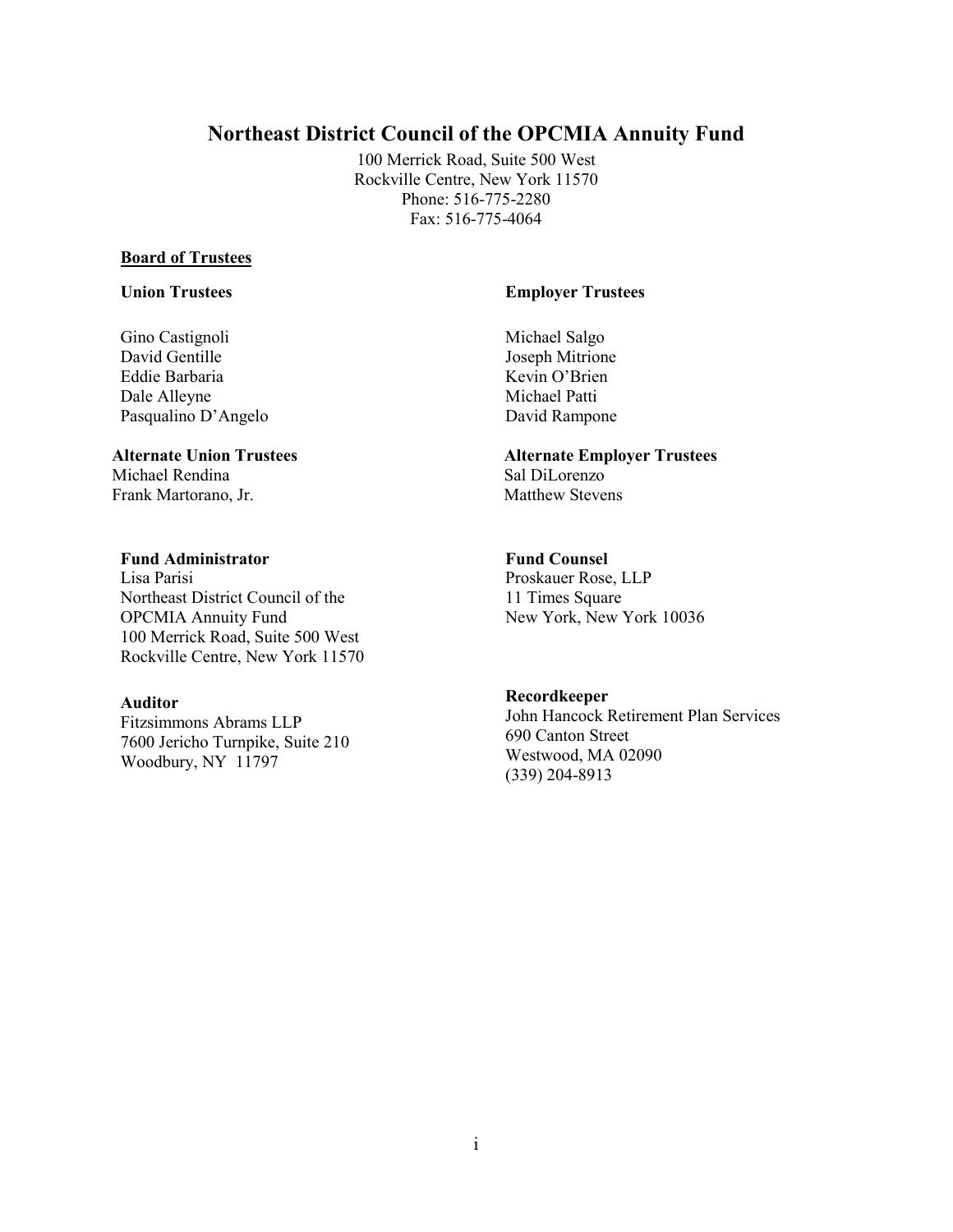#### **About This Booklet**

*This booklet is the Summary Plan Description (SPD) for the Northeast District Council of the OPCMIA Annuity Plan (the "Plan") as amended and restated effective as of January 1, 2021 and subsequent amendments thereto. It is meant to help you understand how the Plan works. The primary purpose of this booklet is to provide you with a non-technical explanation of the most important features of the Plan. We urge you to read it carefully so that you will understand the Plan as it applies to you and to your family. We also suggest that you share this booklet with your family and that you keep it in a safe place for future reference. If you lose your copy, please feel free to ask the Northeast District Council of the OPCMIA Annuity Fund Office for another.*

*This SPD does not change or otherwise interpret the official rules and regulations in the official Plan document or other documents, including trust agreements and the collective bargaining agreements establishing the Plan. Rights to Benefits are determined only by referring to the full text of official Plan*  documents (available for your inspection at the Fund Office) or by official action of the Board of *Trustees. If there is any conflict between the terms of the official rules and regulations of the Plan and this section, the official rules and regulations will control. In addition, the Board of Trustees reserves the right, in its sole and absolute discretion, to amend or end this Plan at any time, subject to the terms of the applicable collective bargaining agreements. Please also note that no individuals (other than the Board of Trustees of the Plan) have any authority to interpret the Plan (or other official Plan documents), or to make any promises to you about it.*

**PLEASE NOTE: Important information about time limits on your right to bring a legal action can be found in the section titled "Claims and Appeals Procedures."**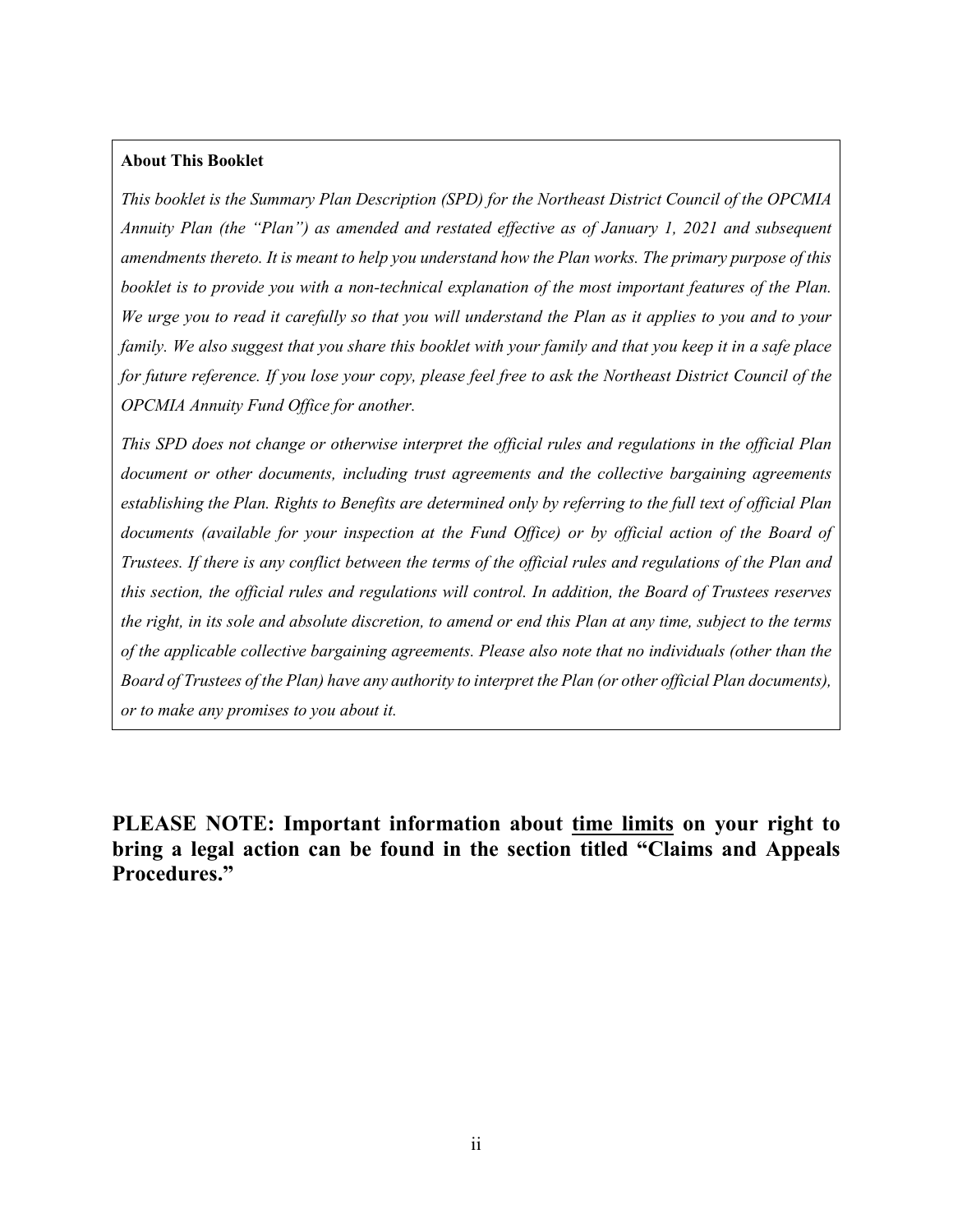# **TABLE OF CONTENTS**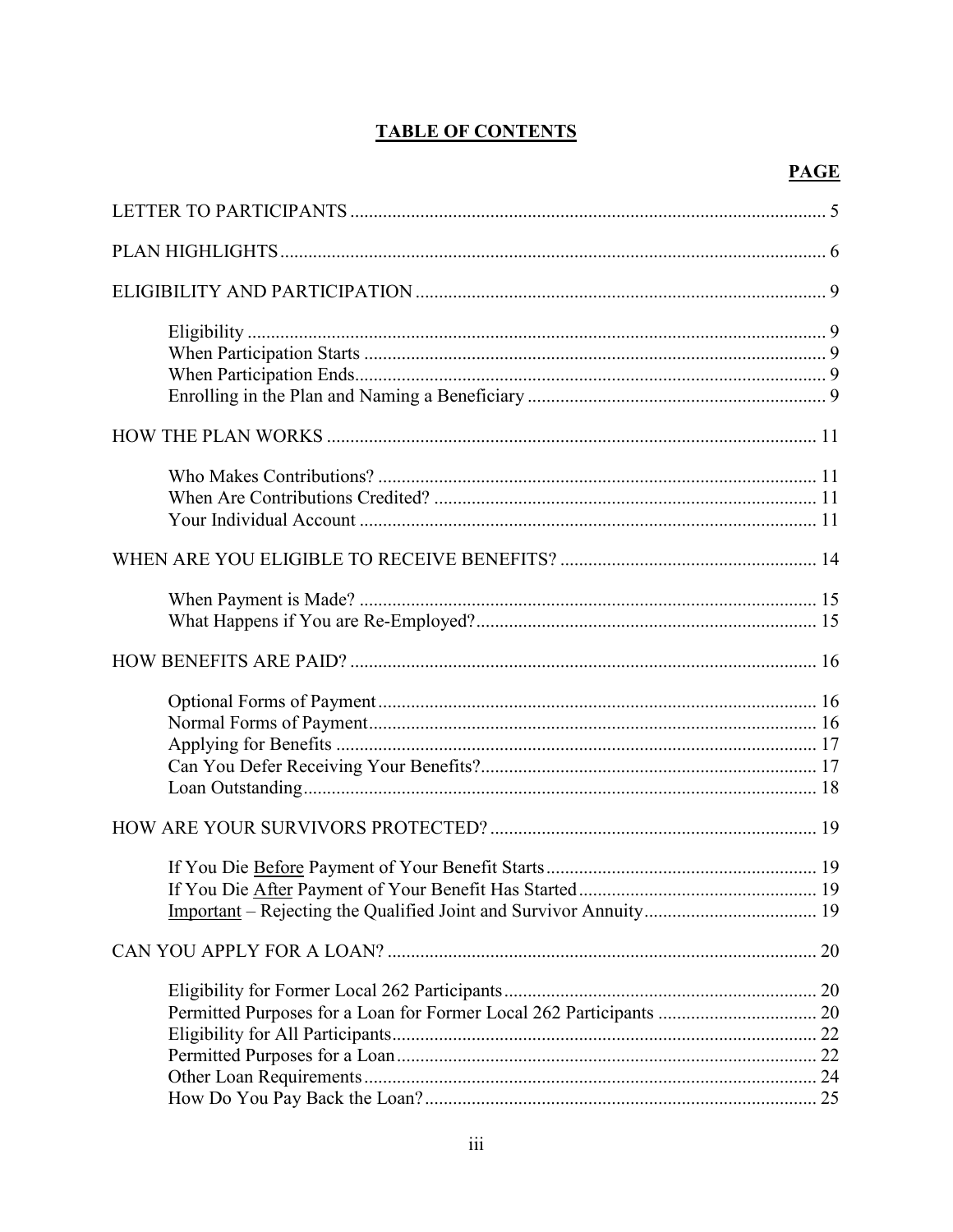| YOUR RIGHTS UNDER THE EMPLOYEE RETIREMENT INCOME SECURITY ACT OF |  |
|------------------------------------------------------------------|--|
|                                                                  |  |
|                                                                  |  |
|                                                                  |  |
|                                                                  |  |
|                                                                  |  |
|                                                                  |  |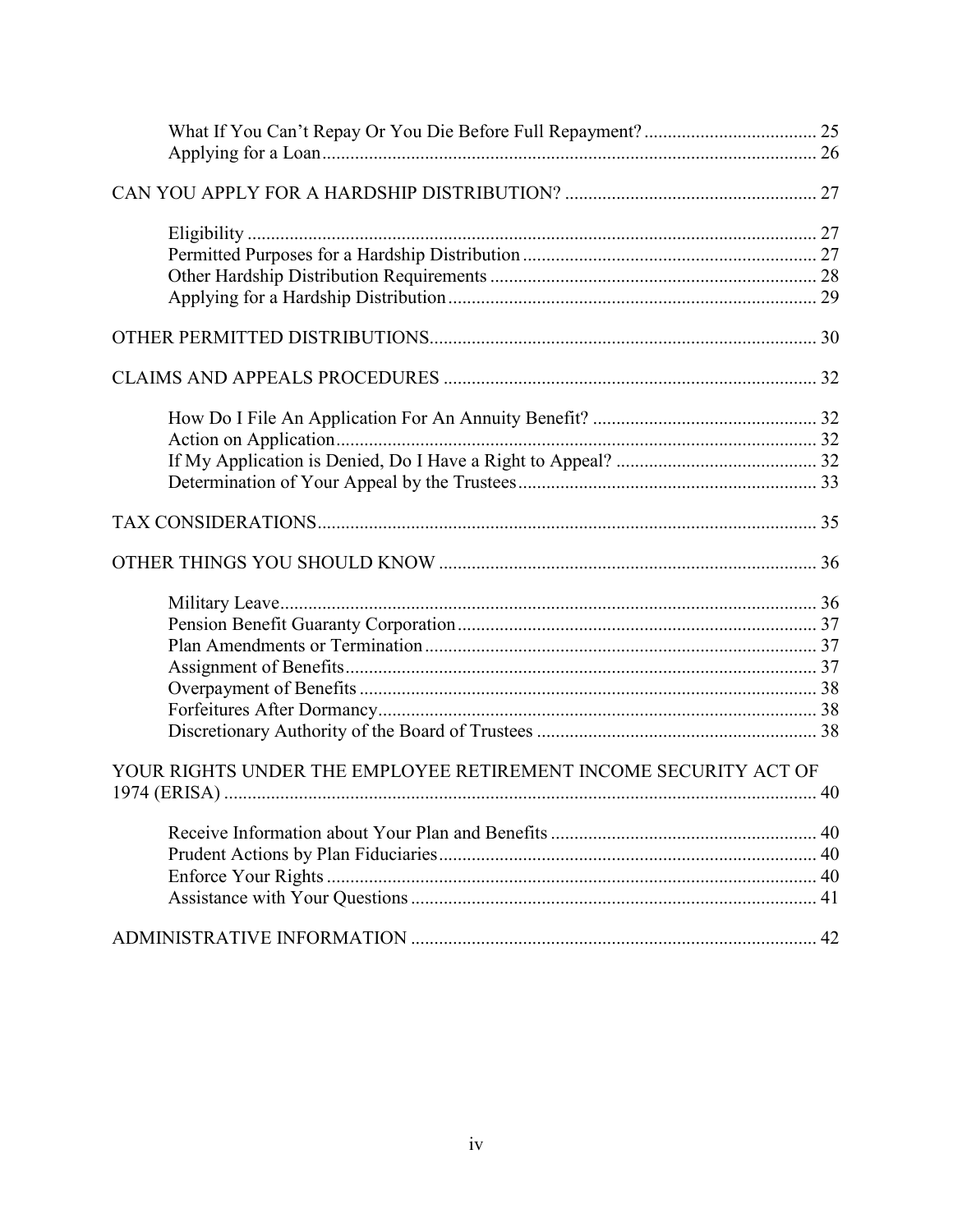# **LETTER TO PARTICIPANTS**

#### **August 2021**

#### To All Participants:

The Board of Trustees is pleased to present you with this updated Summary Plan Description ("SPD") of the Northeast District Council of the OPCMIA Annuity Plan (the "Plan") as restated and amended effective January 1, 2021 and subsequent amendments thereto.

You participate in the Plan if your employer makes contributions to the Northeast District Council of the OPCMIA Annuity Fund (the "Fund") on your behalf in accordance with the terms of your collective bargaining agreement. You can obtain a copy of your collective bargaining agreement from the Fund Office or from the Union. A list of obligated employers under your collective bargaining agreement is also available from the Fund Office.

The Plan is administered exclusively by a Board of Trustees consisting of representatives of the Northeast District Council of OPCMIA (Locals 780, 262, and 40) and employers that are signatories to collective bargaining agreements with the Unions that provide for participation in the Plan. The Employer Trustees and Union Trustees have equal voting rights and serve without compensation.

Amounts in your Plan Annuity Account are invested by the Trustees. You pay no taxes on Employer Contributions or investment earnings on those Contributions until your benefit is actually paid to you. When you retire, that benefit can be a valuable supplement to your pension, Social Security and personal savings.

This SPD includes up-to-date information on how the Plan works and supersedes all previous SPDs that you may have received. As you read through this SPD, you will learn how you become a Participant, what the Benefits are, and how to claim them. We also suggest that you share this booklet with your family, and that you keep it in a safe place for easy reference. If there is a difference between this SPD and what is written in the Plan documents, the Plan documents will govern.

We urge you to read this SPD carefully so that you understand how the Plan applies to you and your family. Please understand that no general explanation can adequately give you all the details of the Plan. This explanation does not change, expand or otherwise interpret the terms of the Plan. Your rights can be determined only by referring to the full text of the Plan.

If you have any question about the information in this booklet, please call the Fund Office at (516) 775 - 2280 during regular business hours. The Fund Office is open Monday through Friday from 8:00 AM to 3:30 PM. **Also, please don't forget to give the Fund Office your new address in the event you move and keep any passwords associated with your Plan Annuity Account safe.**

Sincerely,

THE BOARD OF TRUSTEES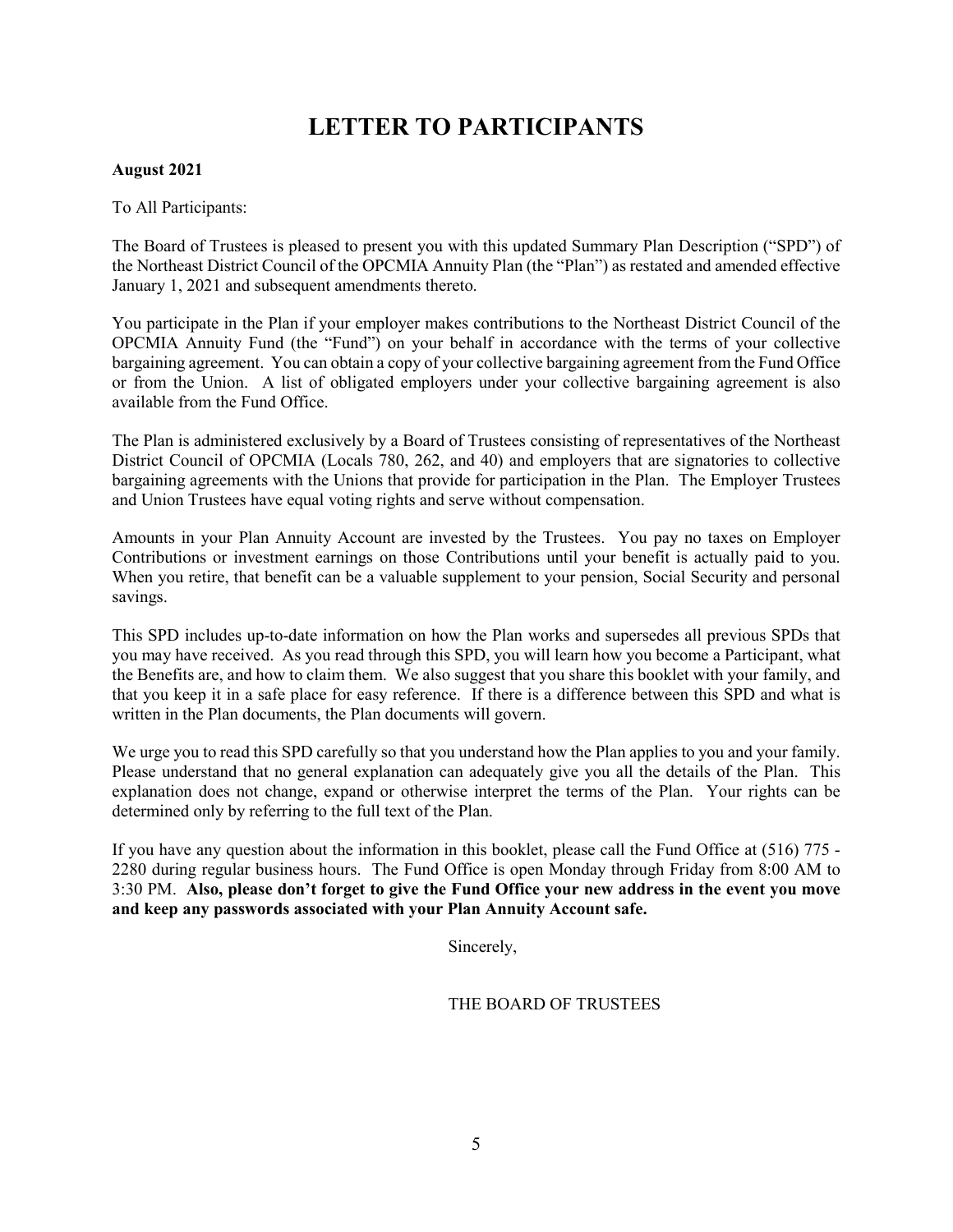# **PLAN HIGHLIGHTS**

- **You must be eligible under the Plan in order to receive a benefit.** If you do not meet the Plan's eligibility requirements, no Benefits are available to you under this Plan.
- **You are not required (or permitted) to contribute to the Plan.** All Contributions are made by Employers and invested at your direction.
- **You are immediately 100% "vested" in the value of your Account.** This means that you always have a right to the full value of your Annuity Account when your Covered Employment ends or you retire.
- **The value of your Annuity Account** at any time depends on the amount of Employer Contributions, investment gains and losses and administrative expenses, and whether you have made any withdrawals from your Annuity Account. Annuity Accounts are valued on a daily basis.
- **If you are a former OPCMIA Local 262 Annuity Fund participant ("Former Local 262 Participant"), you are eligible to receive the full amount of your Benefits under the Plan that were in your Annuity Account as of January 1, 2018 in the following instances:**
	- o When you reach age 55 and retire. You are considered to be retired when you have withdrawn from employment for which contributions are required to be made to the Plan.
	- o If you are "totally and permanently disabled" (as determined by the Social Security Administration).
	- o After you have terminated employment before reaching age 55. You will be considered to have terminated employment after a 12 consecutive month period during which you have not worked within the Union's jurisdiction.
	- $\circ$  Effective for distributions that were made on or after January 1, 2010, if you are age 65 or older and receiving a pension from the OPCMIA Local 262 Pension Fund, you may receive a distribution from this Plan of Benefits in your Annuity Account as of January 1, 2018.
- **If you are a former OPCMIA Local 40 Annuity Fund participant ("Former Local 40 Participant"), you are eligible to receive the full amount of your Benefits under the Plan that were in your Annuity Account as of July 1, 2019 in the following instances:**
	- o When you reach age 55 and retire early. You are considered to be retired when you have separated from service for which contributions are required to be made to the Plan.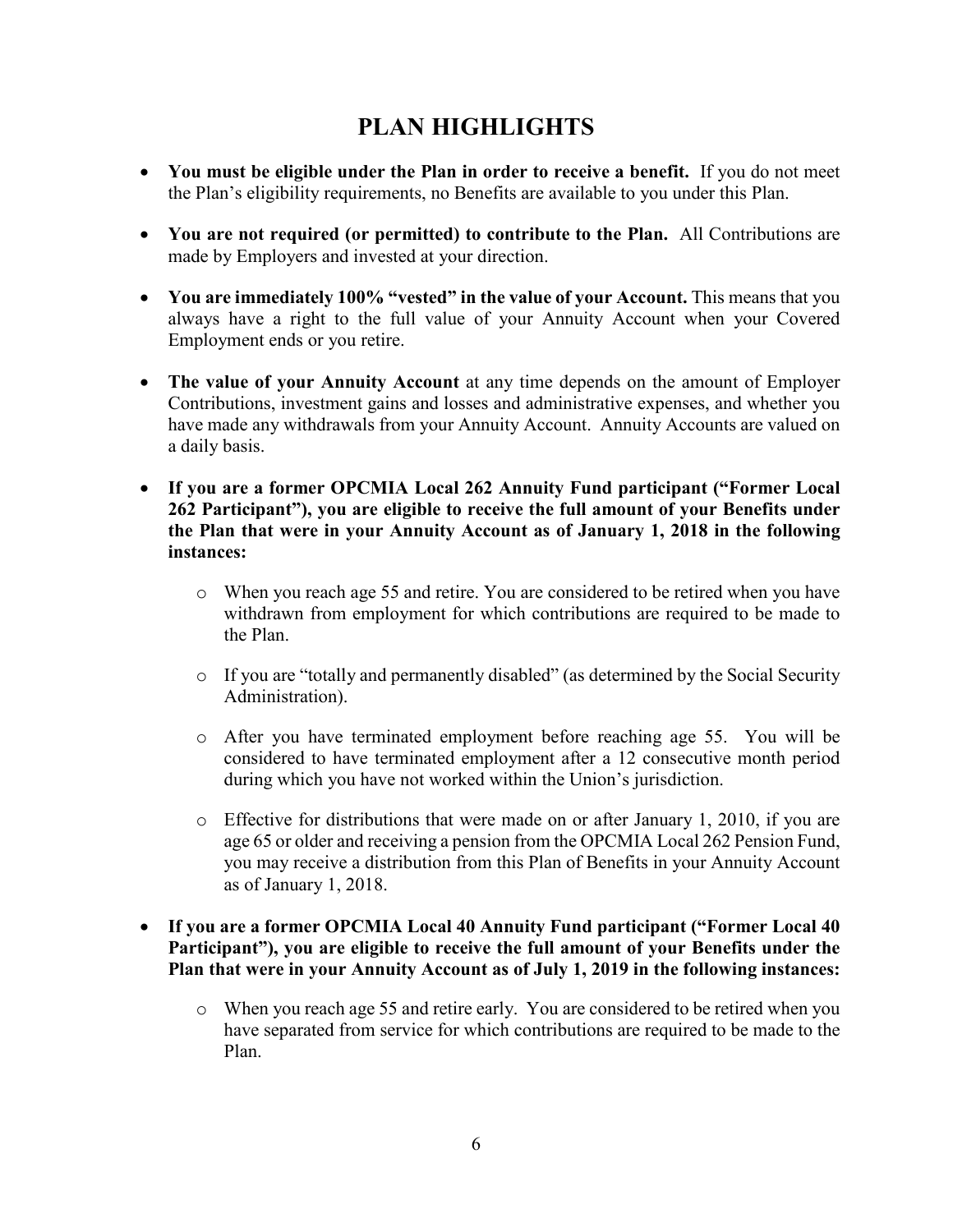- o If you are "totally and permanently disabled" (as determined by the Social Security Administration).
- o When you reach age 62 and elect to have amounts distributed to you, even if you continue in employment past that age.
- o When you terminate employment before age 55 or 62 for any reason other than death or disability, you may elect to receive Benefits (1) up to 50% of your Annuity Account balance as of July 1, 2019 if you have no hours reported or contributions made up your behalf by any company for a period of six consecutive months and if you are not employed for a period of six consecutive months by a covered employer; or  $(2)$  up to your full Annuity Account balance as of July 1, 2019 if you have no hours reported or contributions made on your behalf by any company for a period of 12 months and if you are not employed for a period of 12 consecutive months by a covered employer.
- **You are eligible to receive the full amount of your Benefits under the Plan (for Former Local 262 Participants, the following rules are only applicable for contributions made to your Annuity Account on or after January 1, 2018; for Former Local 40 Participants, the following rules are only applicable for contributions made to your Annuity Account on or after July 1, 2019):**
	- o When you reach age 55 and retire early. You are considered to be retired when you have withdrawn from employment for which contributions are required to be made to the Plan.
	- o When you are "totally and permanently disabled" (as determined by the Social Security Administration).
	- o When you: (i) have stopped working in Covered Employment, (ii) have had an Annuity Account under the Plan for at least two years, and (iii) no more than 70 hours of Employer Contributions have been made to the Fund on your behalf for at least six consecutive months.
	- o When you have stopped working in Covered Employment in the Union's jurisdiction for at least six consecutive months and then return to your home local union, where your home local union does not have a reciprocity agreement in place with the Union or does not have an annuity plan for its members.
	- $\circ$  When you reach age 59  $\frac{1}{2}$  and elect to have amounts from your Account balance distributed to you, even if you continue in employment past that age, under the new provisions of the SECURE Act.
- **How your Benefits will be paid** depends on your marital status. If you are married, your Benefits will be paid as an annuity that provides monthly income over your and your Spouse's lifetime, unless you elect (with your Spouse's written consent) to receive your Annuity Account balance in one lump sum payment or in equal installment payments during a period of up to 20 years. If you are not married, your Benefits will be paid as a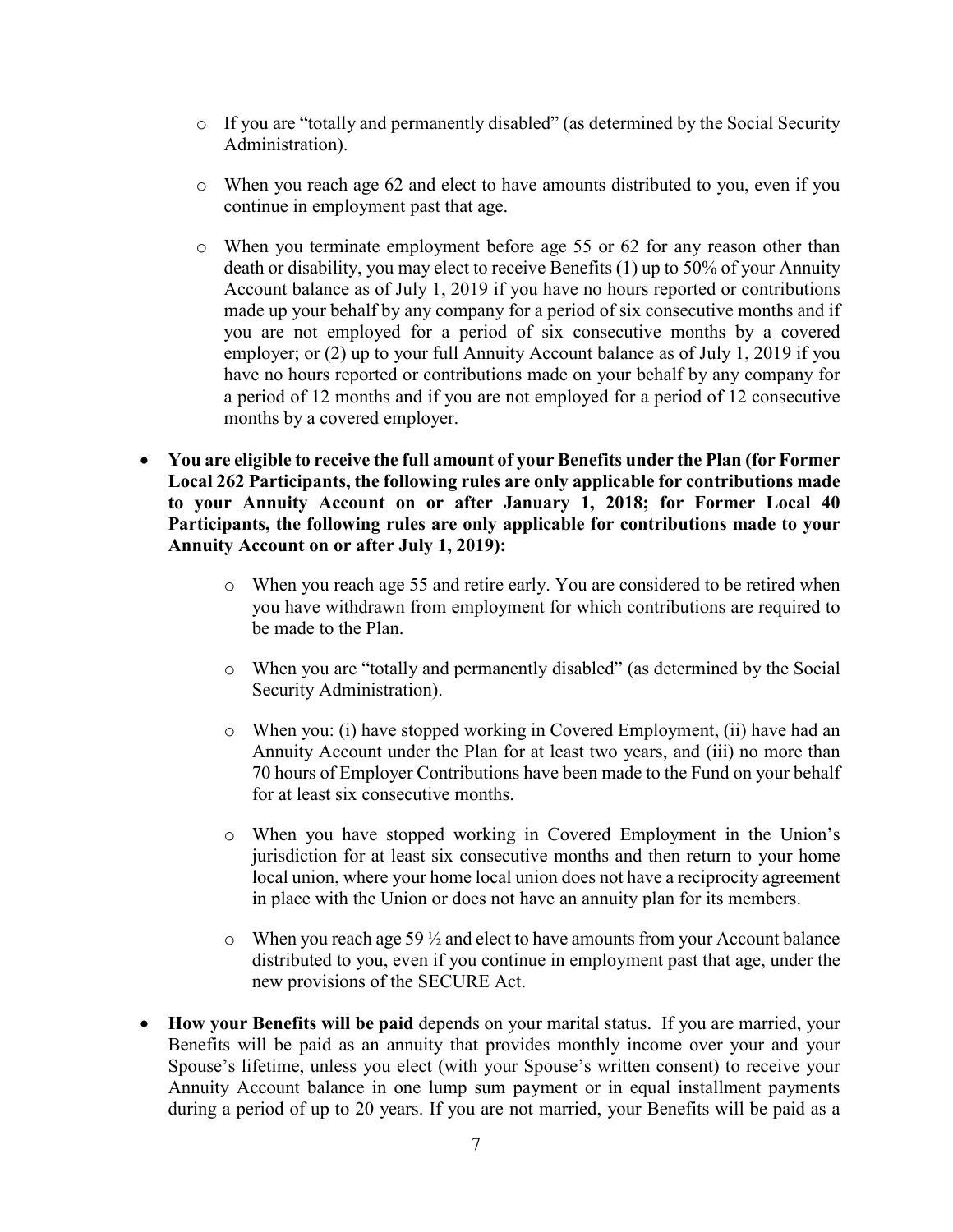monthly annuity for your life, unless you elect to receive your Annuity Account balance in one lump sum or in equal installment payments during a period of up to 20 years.

- **If a change occurs in your marital status or dependent status** (for example: birth, adoption of a child, divorce), please notify the Fund Office immediately.
- **Your Spouse is your automatic Beneficiary under the Fund**, unless your Spouse waives the entitlement on the appropriate forms. Be sure to request from the Fund Office and file the appropriate form designating your Beneficiary under the Fund.
- **At least quarterly, the Fund Office will provide you with a statement indicating your total hours worked for the year.** You have a period of three months to protest the correctness of this report, otherwise it will be considered your final permanent record for your hours worked in Covered Employment for the year. If you do not receive this quarterly statement, please notify the Fund Office. You will only receive this statement if the Fund Office has received a Contribution on your behalf for the year.
- **Benefits provided under this Plan are generally not assignable to another person**, but exceptions may apply for federal tax levies and Qualified Domestic Relations Orders (QDROs).
- **You may be entitled to make a withdrawal from your Annuity Account balance in certain circumstances** *before* **you retire or your Covered Employment ends.** Specifically, the Plan allows for loans in certain limited situations, such as to pay for funeral expenses of a family member and to pay for the purchase or construction of your primary residence.
- **The Trustees reserve the right to interpret the Plan, and to amend, change and modify it** from time to time in their discretion in accordance with law.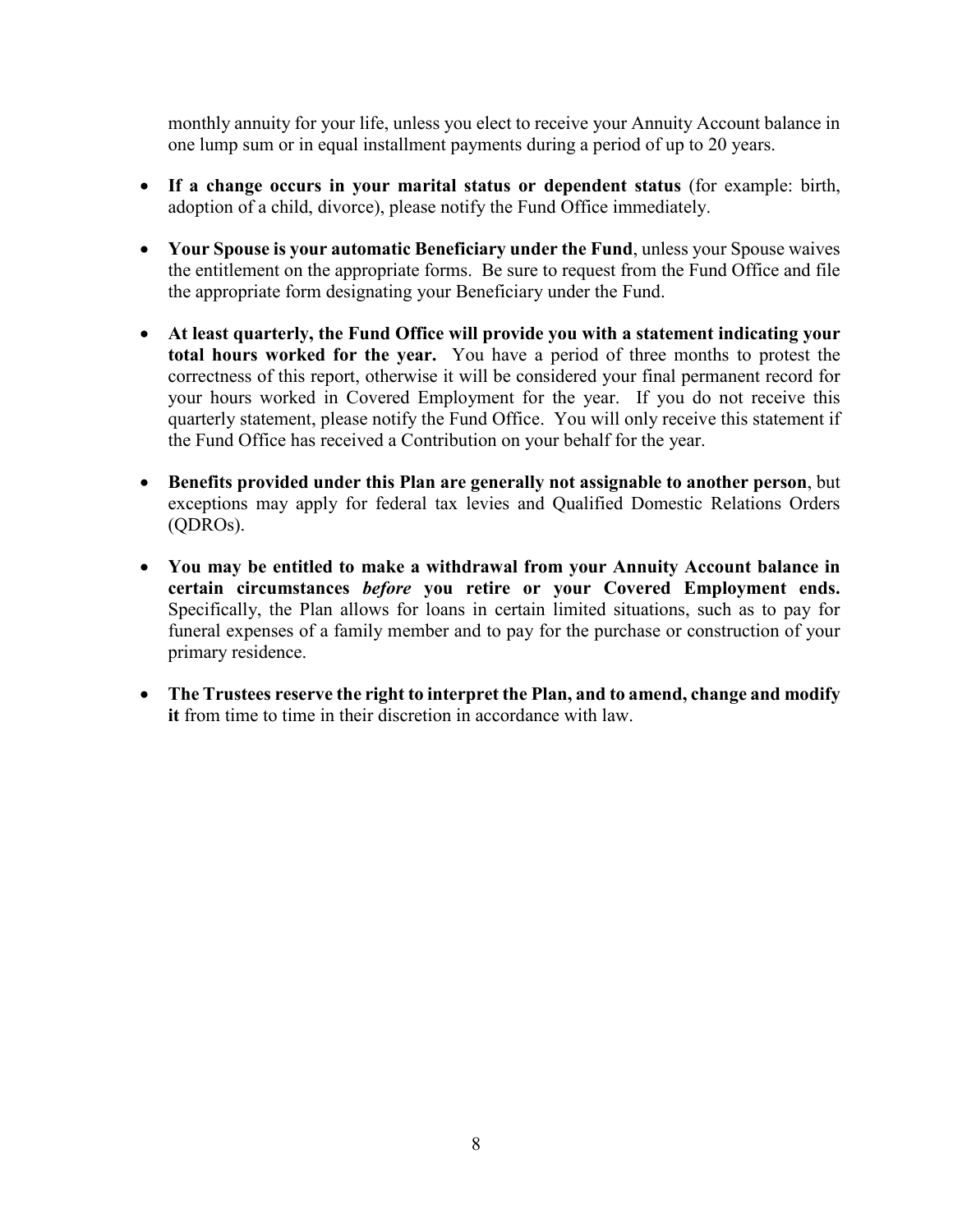# **ELIGIBILITY AND PARTICIPATION**

# **Eligibility**

You are eligible to participate in this Plan if:

- you work within the jurisdiction of a Union, employed by an Employer who makes Contributions to the Fund on your behalf pursuant to the terms of a collective bargaining agreement between that Employer and a Union, *or*
- you are any paid officer, business agent or Employee of the Union or a NEDC of the OPCMIA Fund designated as an Employer for whom Contributions are made to the Fund.

# **When Participation Starts**

Your participation in the Plan can begin on the date you meet the above eligibility requirements. You are always 100% vested in your Annuity Account. That means you are always entitled to receive the full value of your Annuity Account when you are otherwise eligible to receive Benefits.

### **When Participation Ends**

Your participation in the Plan ends when you have received all Benefits due you under the Plan.

### **Enrolling in the Plan and Naming a Beneficiary**

Once you become a Participant, you will be asked to complete an enrollment form and designate the Beneficiary or Beneficiaries who are to receive your Benefits in the event you die before receiving all amounts due you.

Subject to the rules described below, you may name any person or persons you choose as your Beneficiary (and you may name one or more alternate Beneficiaries). You may also change your Beneficiary designation at any time by submitting a new form to the Fund Office. In all cases, you must use the form prescribed by the Trustees and it must be properly completed.

If you are married, your Beneficiary will automatically be your Spouse. You may name a Beneficiary other than your Spouse only if your Spouse consents in writing and such consent is witnessed by a notary public.

If you fail to name a Beneficiary, or if your Beneficiary dies before you, any unpaid benefit will be paid, according to Plan provisions and in the following order of priority, to:

- your Spouse or, if you do not have a Spouse,
- your estate.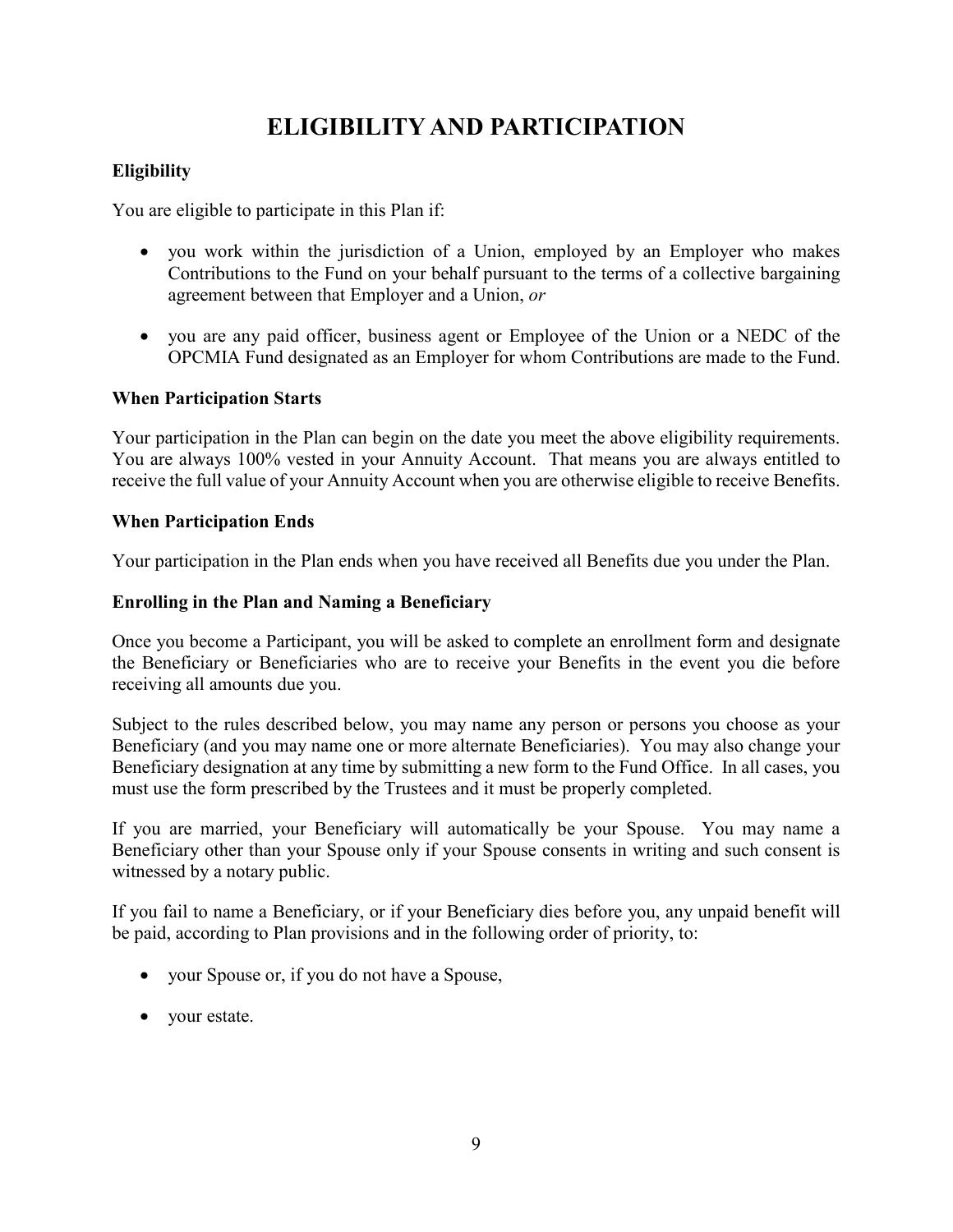# *Keeping the Fund Office Informed*

The best way to ensure fast and accurate benefit payments and other services is to make sure we have your most up-to-date information on file. So please remember to notify the Fund Office whenever you:

- have a name change,
- get married, separated or divorced,
- have a new dependent,
- move,
- get a new phone number or email address, or
- want to name a new beneficiary.

By notifying the Fund Office whenever one of these events occurs, you'll help ensure that Fund records are up to date and that you will continue to receive important communications.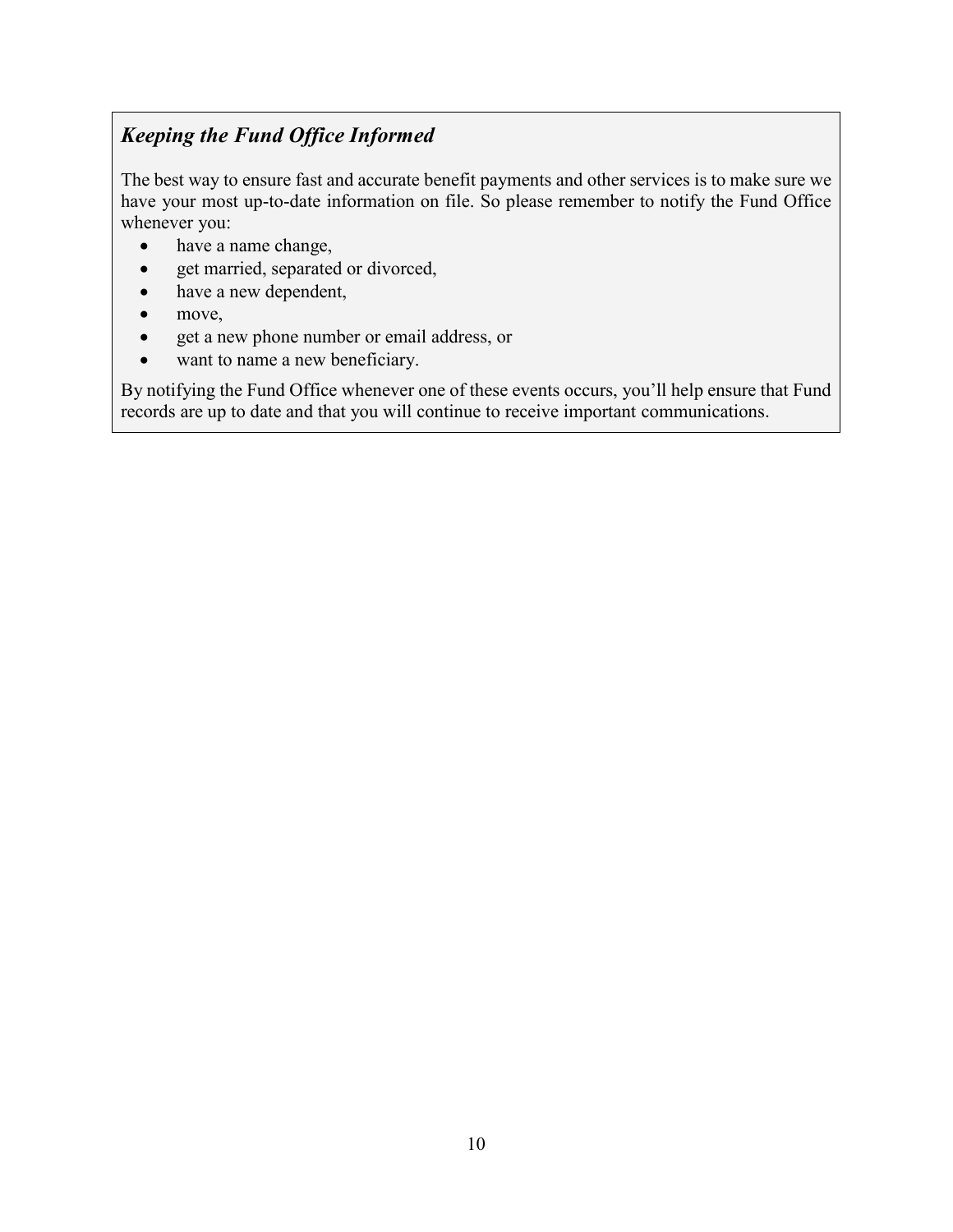# **HOW THE PLAN WORKS**

# **Who Makes Contributions?**

Only your Employer contributes to the Plan on your behalf. You are neither required nor permitted to contribute to the Fund. The amount your Employer contributes is set by the terms of the collective bargaining or other agreement that governs your Plan participation.

Rollover Contributions. If you receive an eligible rollover distribution from another employer's tax-qualified plan, from certain annuity contracts described in Internal Revenue Code Section 403(b), from certain plans described in Internal Revenue Code Section 457(b) and/or from an individual retirement Annuity Account (also known as an "IRA"), you may be permitted to roll it over into this Plan. Any amounts rolled over on your behalf are nonforfeitable and will be maintained under a separate Plan account. Contact John Hancock for more information on the rules governing rollovers into the Plan.

# **When Are Contributions Credited?**

Contributions made by an Employer on your behalf are credited to your Annuity Account upon receipt.

# **Your Individual Account**

All Employer Contributions on your behalf go into an individual account in your name. The term "Annuity Account," as used in this SPD, means any one or more of the following subaccounts maintained in your name:

- Profit Sharing Account.
	- o If you are a Local 780 Participant and had completed an Hour of Service on or after February 1, 2016, a separate account will be established and designated as your Profit Sharing Account. Your Profit Sharing Account will then be credited with: (i) all Employer Contributions made on your behalf for Covered Employment on or after February 1, 2016; (ii) investment earnings on those Employer Contributions; (iii) eligible Rollover Contributions made on or after February 1, 2016; and (iv) investment earnings on those Rollover Contributions.
	- o If you are a Former Local 262 Participant and had completed an Hour of Service on or after January 1, 2018, a separate account will be established and designated as your Profit Sharing Account. Your Profit Sharing Account will then be credited with: (i) all Employer Contributions made on your behalf for Covered Employment on or after January 1, 2018; (ii) investment earnings on those Employer Contributions; (iii) eligible Rollover Contributions made on or after January 1, 2018; and (iv) investment earnings on those Rollover Contributions.
	- o If you are a Former Local 40 Participant and had completed an Hour of Service on or after July 1, 2019, a separate account will be established and designated as your Profit Sharing Account. Your Profit Sharing Account will then be credited with: (i)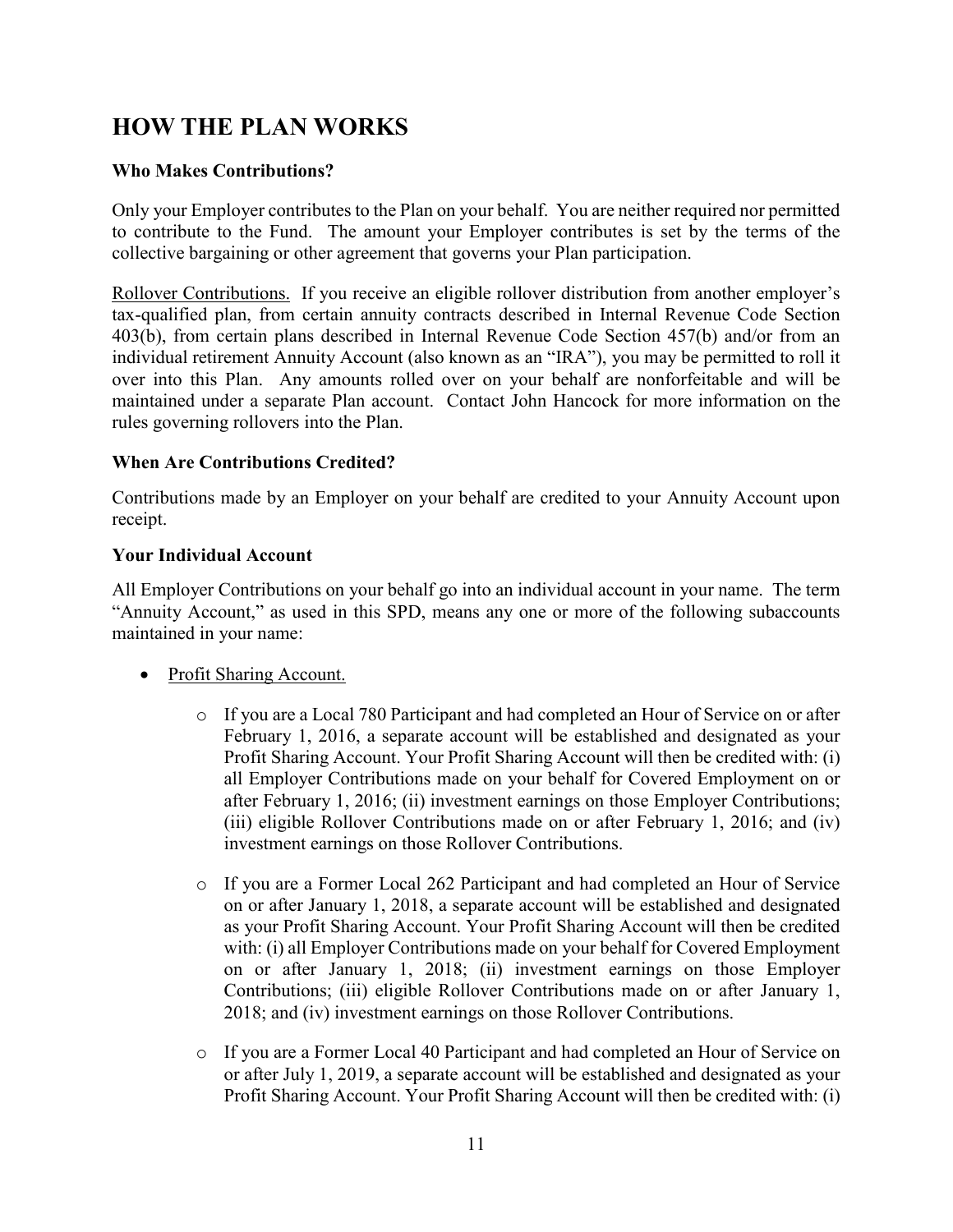all Employer Contributions made on your behalf for Covered Employment on or after July 1, 2019; (ii) investment earnings on those Employer Contributions; (iii) eligible Rollover Contributions made on or after July 1, 2019; and (iv) investment earnings on those Rollover Contributions.

- Money Purchase Account.
	- o If you are a Local 780 Participant and had completed an Hour of Service before February 1, 2016, a separate account will be established and designated as your Money Purchase Account. Your Money Purchase Account will be credited with: (i) the amount in your Annuity Account as of January 31, 2016; (ii) all Employer Contributions made on your behalf for Covered Employment before February 1, 2016; and (iii) investment earnings on those Employer Contributions.
	- o If you are a Former Local 262 Participant and had completed an Hour of Service before January 1, 2018, a separate account will be established and designated as your Money Purchase Account. Your Money Purchase Account will be credited with: (i) the amount in your Annuity Account as of December 31, 2017; (ii) all Employer Contributions made on your behalf for Covered Employment before January 1, 2018; and (iii) investment earnings on those Employer Contributions.
	- o If you are a Former Local 40 Participant and had completed an Hour of Service before July 1, 2019, a separate account will be established and designated as your Money Purchase Account. Your Money Purchase Account will be credited with (i) the amount in your Annuity Account as of June 30, 2019; (ii) all Employer Contributions made on your behalf for Covered Employment before July 1, 2019; and (iii) investment earnings on those Employer Contributions.

When you are entitled to your money. You are always 100% "vested" in (or entitled to) the amount in your Annuity Account. This means that you do not have to complete any special period of service to become entitled to receive your Annuity Account value if your Covered Employment ends before retirement.

However, you should keep in mind that even though your Annuity Account balance is vested, there are limitations on when money may be withdrawn from the Account. The sections of this booklet called "When Are You Eligible to Receive Benefits?", "Can You Apply for a Loan?", "Can You Apply for a Hardship Distribution?", and "Other Permitted Distributions" tell you more about when you can withdraw or borrow money from your Annuity Account.

Investment of your Annuity Account. You can get more information on current Fund investments by contacting the Fund Office. You direct the investment of amounts in your Annuity Account, in accordance with the following rules:

• You may direct how your Annuity Account is to be invested among the available investment funds in the percentage multiples established by the Plan Administrator.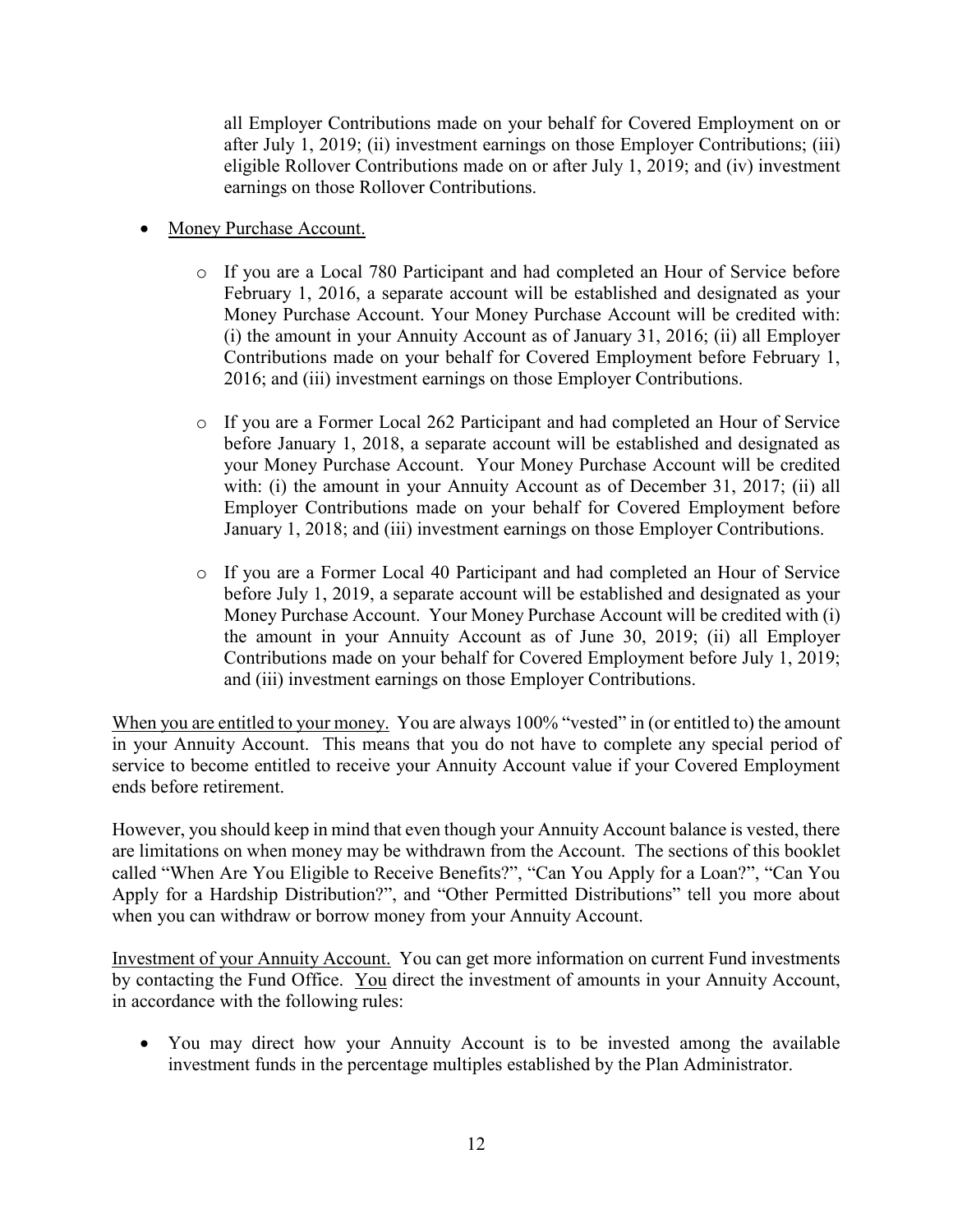- If you fail to make an election, the Trustees will invest that portion of your Annuity Account in the default investment fund designated by the Plan Administrator. The Fund's Qualified Default Investment Alternative is the Northeast District Council of the OPCMIA Core Fund.
- You can change your investment election amounts in your Annuity Account in accordance with procedures established by the Plan Administrator. However, where it deems appropriate, and subject to the requirements of applicable law, the Plan Administrator may decline to implement, or otherwise limit the frequency by which you can direct the investment of your Annuity Account.

If you were a Former Local 262 Participant, prior to January 1, 2018, the Trustees directed the investment of amounts in your Annuity Account.

How is the value of each individual Annuity Account determined? The value of your Annuity Account at any time depends on a number of factors, including:

- the amount of Contributions made on your behalf;
- investment gains or losses on those Contributions; and
- administrative expenses and withdrawals that are subtracted from your Annuity Account.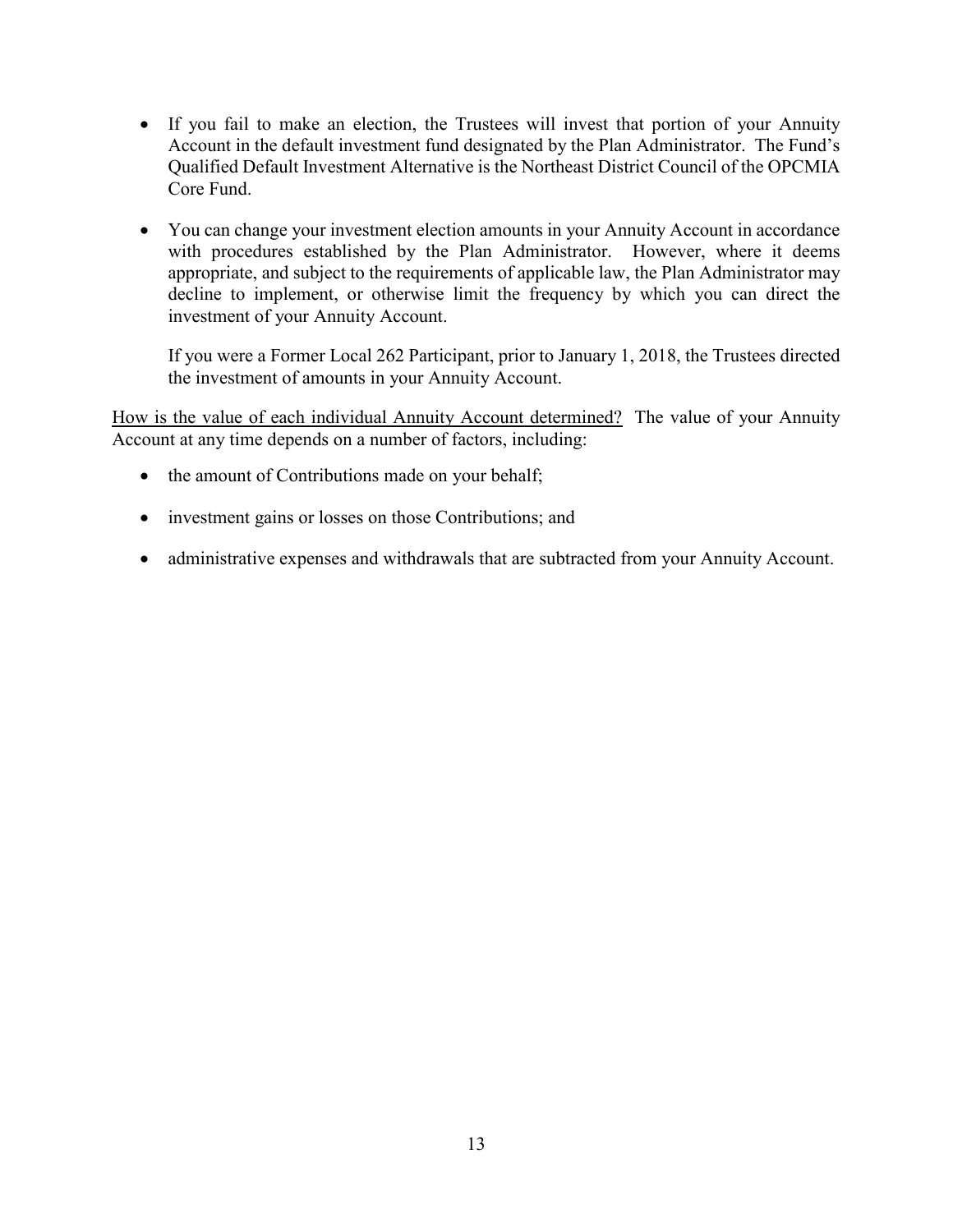# **WHEN ARE YOU ELIGIBLE TO RECEIVE BENEFITS?**

If you are a Former Local 262 Participant, you are eligible to receive the full amount of your Benefits under the Plan that were in your Annuity Account as of January 1, 2018 in the following instances:

- o When you reach age 55 and retire. You are considered to be retired when you have withdrawn from employment for which contributions are required to be made to the Plan.
- o If you are "totally and permanently disabled" (as determined by the Social Security Administration).
- o After you have terminated employment before reaching age 55. You will be considered to have terminated employment after a 12 consecutive month period during which you have not worked within the Union's jurisdiction.
- $\circ$  Effective for distributions that were made on or after January 1, 2010, if you are age 65 or older and receiving a pension from the OPCMIA Local 262 Pension Fund, you may receive a distribution from this Plan of Benefits in your Annuity Account as of January 1, 2018.

If you are a Former Local 40 Participant, you are eligible to receive the full amount of your Benefits under the Plan that were in your Annuity Account as of July 1, 2019 in the following instances:

- o When you reach age 55 and retire early. You are considered to be retired when you have separated from service for which contributions are required to be made to the Plan.
- o If you are "totally and permanently disabled" (as determined by the Social Security Administration).
- $\circ$  When you reach age 62 and elect to have amounts distributed to you, even if you continue in employment past that age.
- o When you terminate employment before age 55 or 62 for any reason other than death or disability, you may elect to receive Benefits (1) up to 50% of your Annuity Account balance as of July 1, 2019 if you have no hours reported or contributions made up your behalf by any company for a period of six consecutive months and if you are not employed for a period of six consecutive months by a covered employer; or (2) up to your full Annuity Account balance as of July 1, 2019 if you have no hours reported or contributions made on your behalf by any company for a period of 12 months and if you are not employed for a period of 12 consecutive months by a covered employer.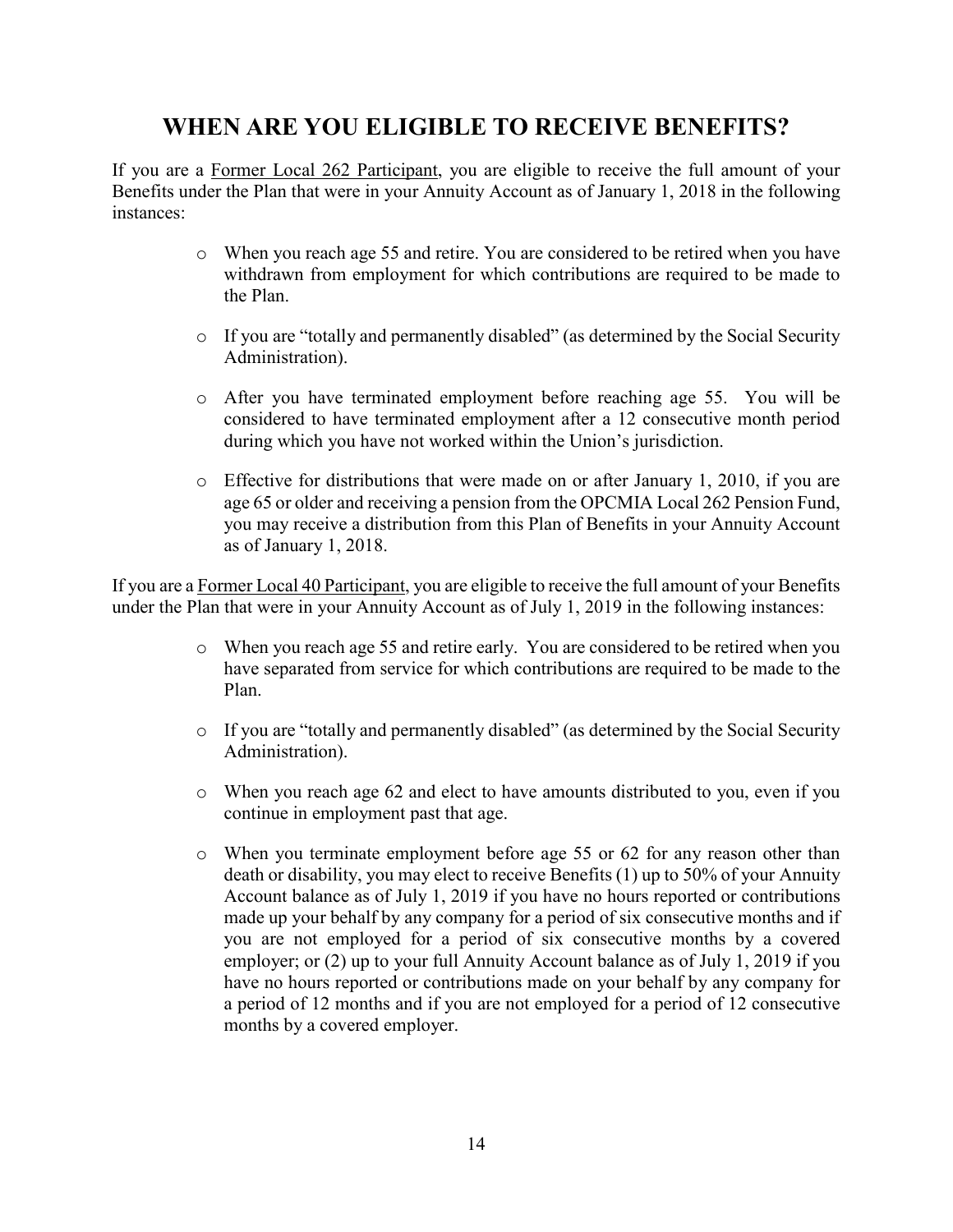You are eligible to receive the full amount of your Benefits under the Plan (for Former Local 262 Participants, the following rules are only applicable for contributions made to your Annuity Account on or after January 1, 2018; for Former Local 40 Participants, the following rules are only applicable for contributions made to your Annuity Account on or after July 1, 2019):

- When you reach age 55 and retire early. You are considered to be retired when you have withdrawn from employment for which contributions are required to be made to the Plan.
- When you are "totally and permanently disabled" (as determined by the Social Security Administration).
- When you: (i) have stopped working in Covered Employment, (ii) have had an Annuity Account under the Plan for at least two years, and (iii) no more than 70 hours of Employer Contributions have been made to the Fund on your behalf for at least six consecutive months.
- When you have stopped working in Covered Employment in the Union's jurisdiction for at least six consecutive months and then return to your home local union, where your home local union does not have a reciprocity agreement in place with the Union or does not have an annuity plan for its members.
- When you reach age 59  $\frac{1}{2}$  and elect to have amounts from your Account balance distributed to you, even if you continue in employment past that age, under the new provisions of the SECURE Act.

# **When Payment is Made?**

Payment is generally made, or begins, once you reach the Normal Retirement Age of 59  $\frac{1}{2}$ . However, if you prefer, you may elect payment as soon as possible after you meet the requirements for a benefit, as long as you file a properly completed application form.

If your Annuity Account balance exceeds \$5,000, you may defer payment if you wish, but in no event may payment be made later than April 1 of the year following the year you reach age 72.

# **What Happens if You are Re-Employed?**

If you retire and receive your Benefits due to you under the Plan and then are re-employed, and an individual Annuity Account is again established on your behalf, you will not be entitled to receive your new Benefits due you under the Plan until two years from the date of your renewed participation in the Plan (the date Employer Contributions recommenced to the Fund on your behalf).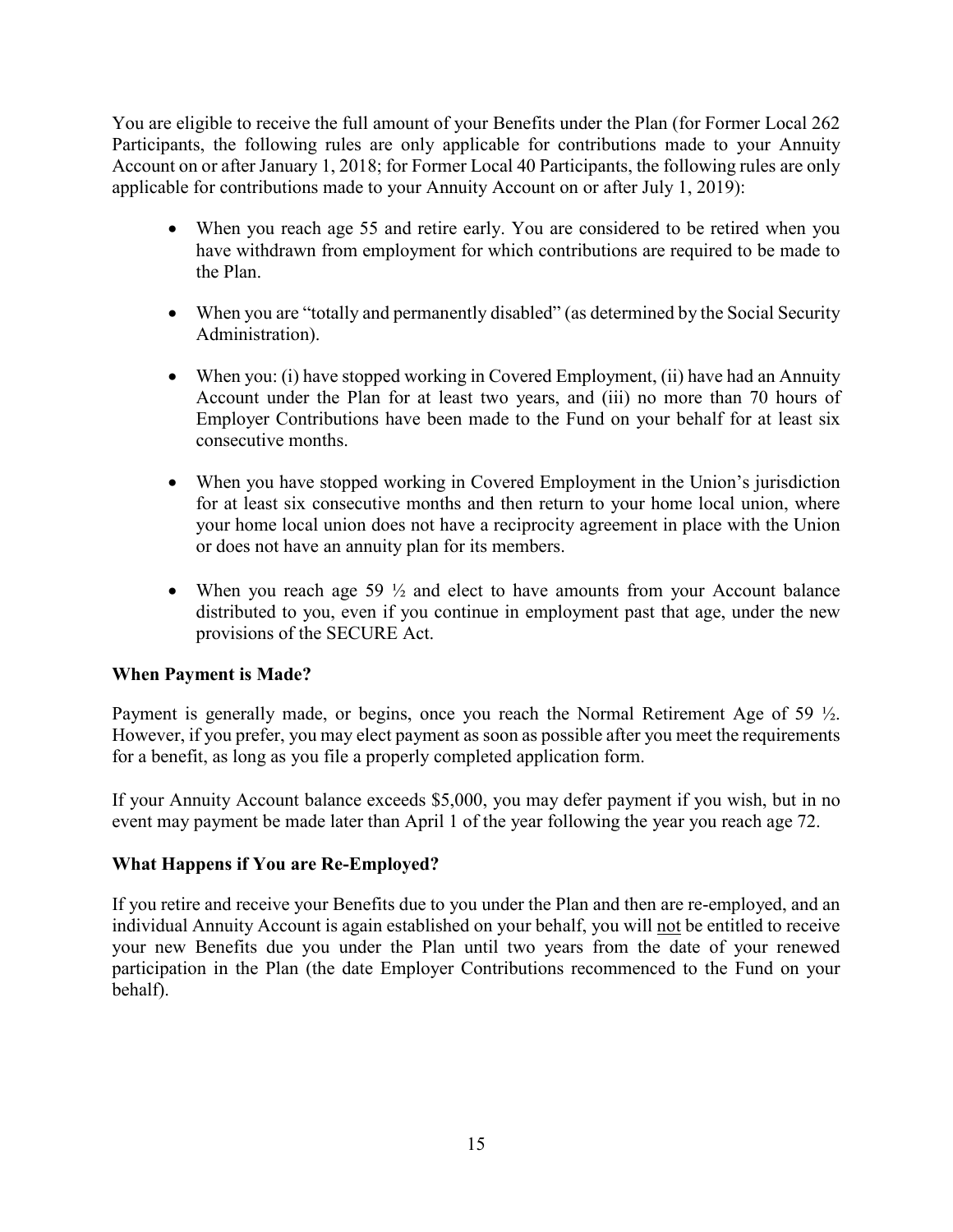# **HOW BENEFITS ARE PAID?**

How Benefits are normally paid depends on the value of your Annuity Account and whether you are married or single when payments start.

If the total value of your Annuity Account is \$5,000 or less and you have applied for benefits, it will be paid out in one lump sum as soon as administratively practicable after you apply. If the total value of your Annuity Account is more than \$5,000, then, unless you elect one of the **Optional Forms of Payment** described below, it will be paid under the **Normal Form of Payment** described below (depending on whether you are married or single).

Notwithstanding the above, if you have no contributions made on your behalf within the most recent three-year span and the total value of your Annuity Account is \$1,000 or less, it will be automatically paid out to you in one lump sum.

# **Optional Forms of Payment**

The following optional forms of payment are available under the Plan:

- Lump Sum. You receive the entire balance of your Annuity Account in a single payment.
- Installment Payments. Your Annuity Account is paid in equal installments over a period of up to 20 years. If you die before all payments have been made, the balance due will be paid to your designated Beneficiary. If no Beneficiary has been named, or your Beneficiary dies before you, the balance will be paid to your surviving Spouse. If there is no Spouse, the balance will be paid to your estate. If you are a Local 40 Participant and a portion of your Annuity Account is attributable to contributions made on your behalf before July 1, 2019, you may elect to have that portion of your Account paid as an installment over your life expectancy or your and your Spouse's life expectancy; for more information about this option, please contact John Hancock.
- Single Life Annuity. Your Annuity Account balance will be used to purchase an annuity that will pay you monthly income for your lifetime. No Benefits will be paid after your death. This is the automatic form of payment for **unmarried** Participants. Accordingly, if you are not married, you will receive a single life annuity *unless* you elect to receive either a lump sum payment or installment payments. If you are married, you may elect this form of benefit payment (or one of the other optional forms of payment) instead of the Qualified Joint and Survivor Annuity (described below), *provided that* your Spouse consents in writing to your receipt of this form (on forms provided by the Fund Office).

# **Normal Forms of Payment**

#### Married Participants

If you are married, unless you elect otherwise with your Spouse's written consent (on forms provided by the Fund Office), your Annuity Account balance will be used to purchase a Qualified Joint and Survivor Annuity under which you will receive a fixed monthly amount for your lifetime,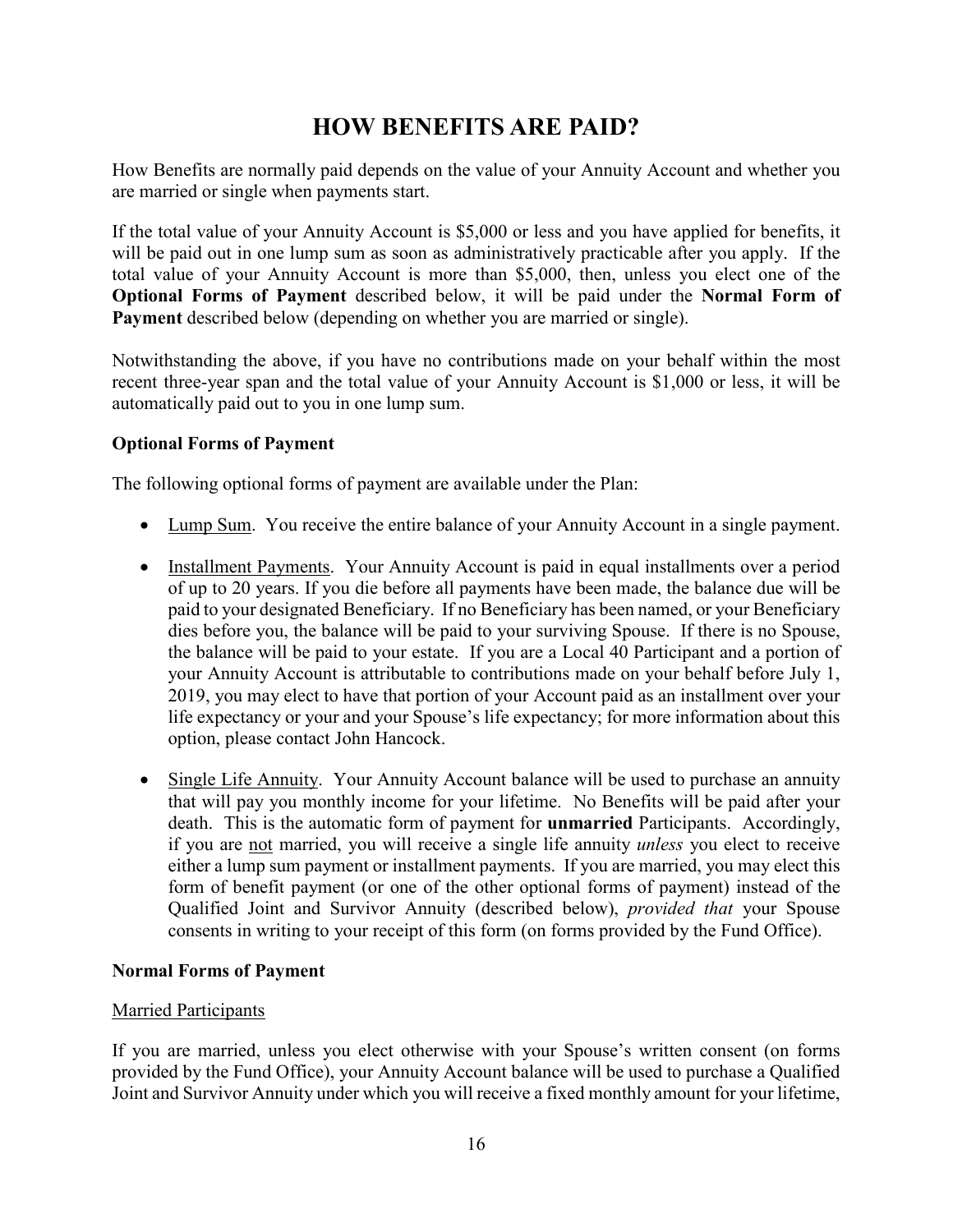with 50% of that amount continuing to be paid monthly to your Spouse upon your death, if he or she survives you. (If your Spouse dies before you, but after your annuity payments start, your monthly payments will continue in the same reduced amount that you received before your Spouse died.) As an alternative, you may elect a qualified optional survivor annuity to be purchased, which is an annuity for life, and provides a monthly payment to you for as long as you live and, if your Spouse is still living when you die, then he or she will receive 75% of your monthly payment amount for life.

The monthly benefit you receive under this form may be less than under the single life annuity because it will be spread over two lifetimes instead of one.

However, if you are married but don't want your benefit paid as a Qualified Joint and Survivor Annuity, and your Spouse consents in writing (on forms provided by the Fund Office), you may elect a lump sum, installment payments, or a single life annuity.

**Under either the 50% Qualified Joint and Survivor Annuity, the 75% qualified optional survivor annuity, or the single life annuity your benefit will be the actuarial equivalent of the lump sum amount, with the exact monthly amount depending on a number of factors, including your Annuity Account balance, your age, and interest rates at the time the annuity is purchased. If you wish to see the insurance company quotes obtained by the Plan, you should contact the Fund Office.**

### Unmarried Participants

If you are not married, your Annuity Account balance will be used to buy a single life annuity that will pay you a monthly benefit for as long as you live, *unless* you elect one of the other optional forms of payment described above – a single lump sum or installment payments. As described on page 16 under the single life annuity form of payment, no Benefits are paid after your death.

# **Applying for Benefits**

In order to receive Benefits, and to elect an optional form of payment, you must submit a completed application to John Hancock as well as all of the supporting documentation required by the Fund Office for the type of benefit you are applying for. Application form(s) can be obtained from John Hancock or the Fund Office. Be sure to complete the application form(s) as instructed, and contact John Hancock if you need assistance.

In addition, if you are married and you wish to receive one of the optional forms of payment, your Spouse must consent in writing (on forms provided by John Hancock) to your rejection of the normal form of payment (the Qualified Joint and Survivor Annuity). A notary public must witness your Spouse's consent.

# **Can You Defer Receiving Your Benefits?**

Yes. If you are eligible to receive Benefits, you can choose not to receive them immediately. Your Annuity Account will be adjusted every year for investment gains or losses, administrative expenses and withdrawals that are subtracted from your Annuity Account (through December 31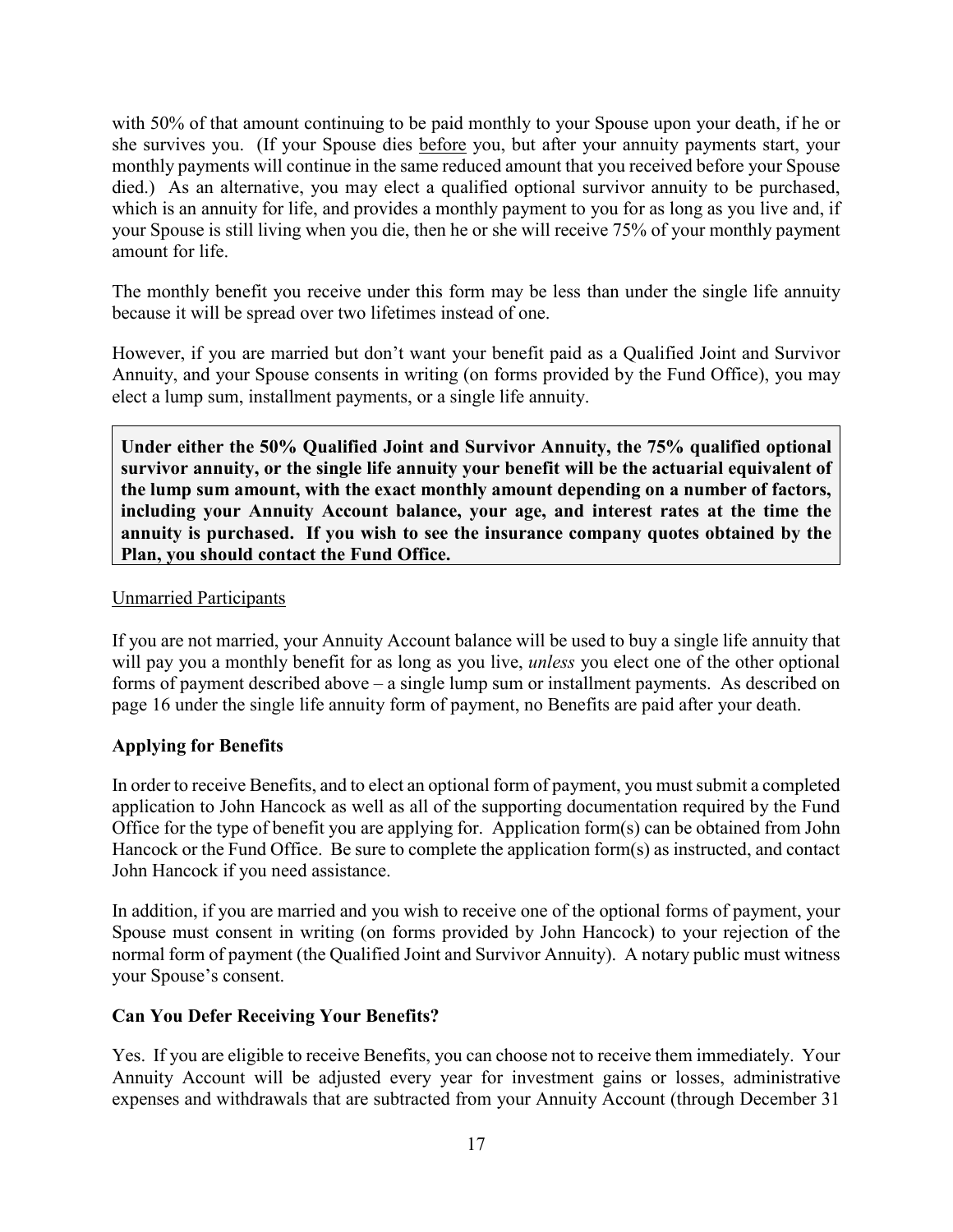of the previous year) until you choose to receive your Benefits due you under the Plan. You must notify the Trustees, in writing, of the decision to defer receiving Benefits.

But remember: You may not postpone your Benefits to a date later than April 1<sup>st</sup> following the calendar year in which you reach 72 years old.

### **Loan Outstanding**

If a loan is outstanding at the time you request a benefit, the loan balance owing must either be repaid in full when you receive your benefit or the remaining outstanding loan balance will be treated as a distribution to you from your Annuity Account.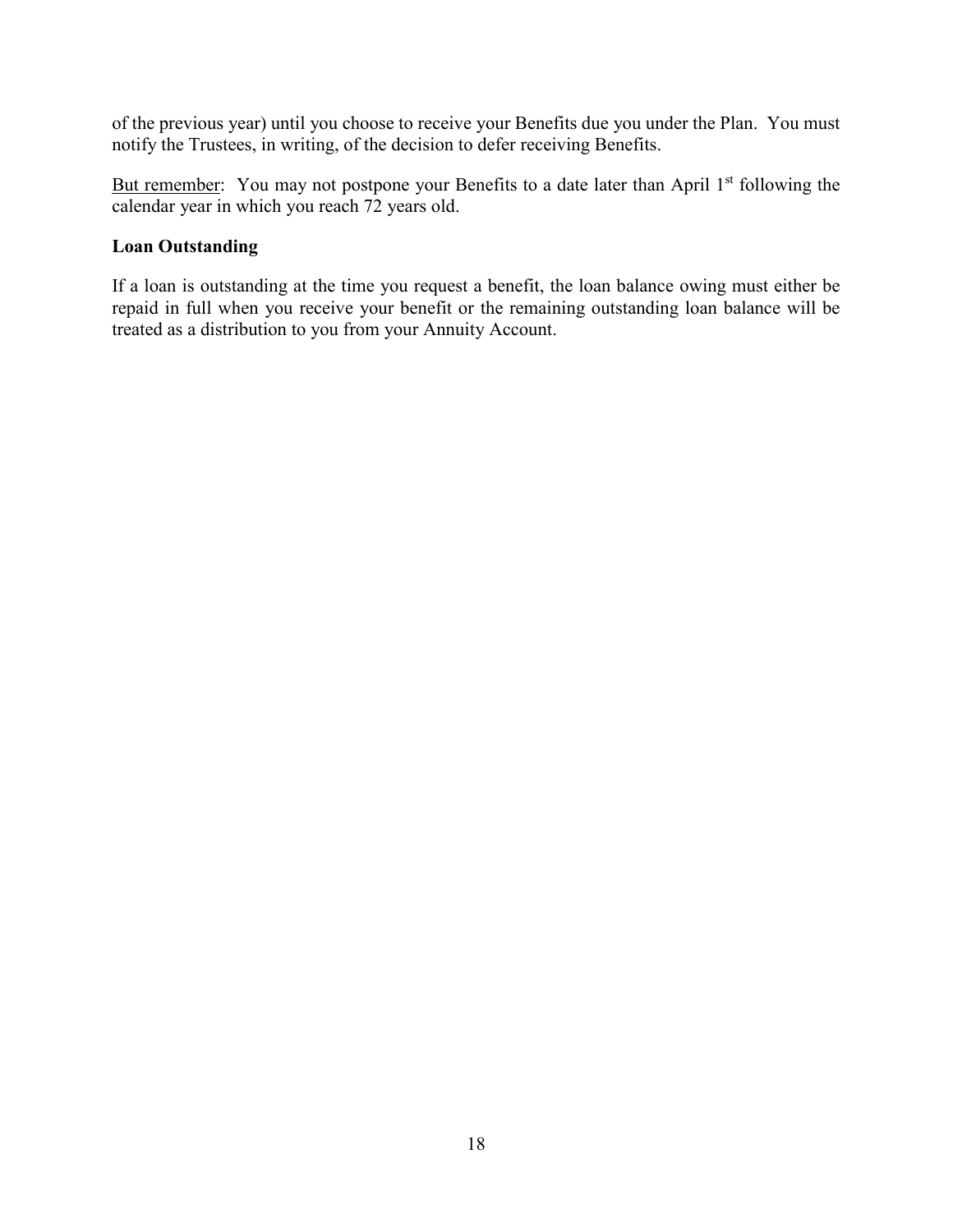# **HOW ARE YOUR SURVIVORS PROTECTED?**

# **If You Die Before Payment of Your Benefit Starts**

If you are married at the time of your death, your Spouse will receive your Annuity Account balance, *unless* you waived this benefit with your Spouse's consent (on forms provided by the Fund Office) and named someone else as your Beneficiary. (Contact the Fund Office to request the forms required to be completed by you and your Spouse if you wish to waive this benefit.) If your Spouse is entitled to this benefit, your Annuity Account balance will be used to buy a single life annuity that provides lifetime monthly income for your Spouse, unless your Spouse elects to receive payment in a single lump sum or installment payments over a period of up to 20 years.

Your surviving Spouse may also elect to defer payment of this benefit until any specified date that is no later than December  $31<sup>st</sup>$  of the year in which you would have reached age 72, or, if later, December  $31<sup>st</sup>$  of the calendar year following the year in which you died.

If you were not married, your Annuity Account balance will be paid to your designated Beneficiary in a lump sum, or in the form of installment payments for a period of less than 20 years. However, if your Beneficiary elects to receive your Annuity Account balance in the form of equal installment payments, the balance must be fully distributed to your beneficiary within five years. If no Beneficiary has been named, or your Beneficiary dies before you, your Annuity Account balance will be paid to your estate.

# **If You Die After Payment of Your Benefit Has Started**

If you are married at the time of your death, your Spouse will receive half of what your monthly benefit was for the rest of his or her life, *unless* you waived this benefit with your Spouse's consent (on forms provided by the Fund Office), in which case your remaining Annuity Account balance will be distributed in accordance with the terms of the form of benefit that was elected.

If you were not married, your remaining Annuity Account balance will be paid to your designated Beneficiary in a lump sum. If no Beneficiary has been named, or your Beneficiary dies before you, your remaining Annuity Account balance will be paid to your estate.

# **Important – Rejecting the Qualified Joint and Survivor Annuity**

If you are married and wish to designate someone other than your Spouse to receive Benefits as a result of your death, your Spouse must consent to this change in Beneficiary designation in writing (on forms provided by the Fund Office). Your Spouse's consent must be witnessed by a notary public.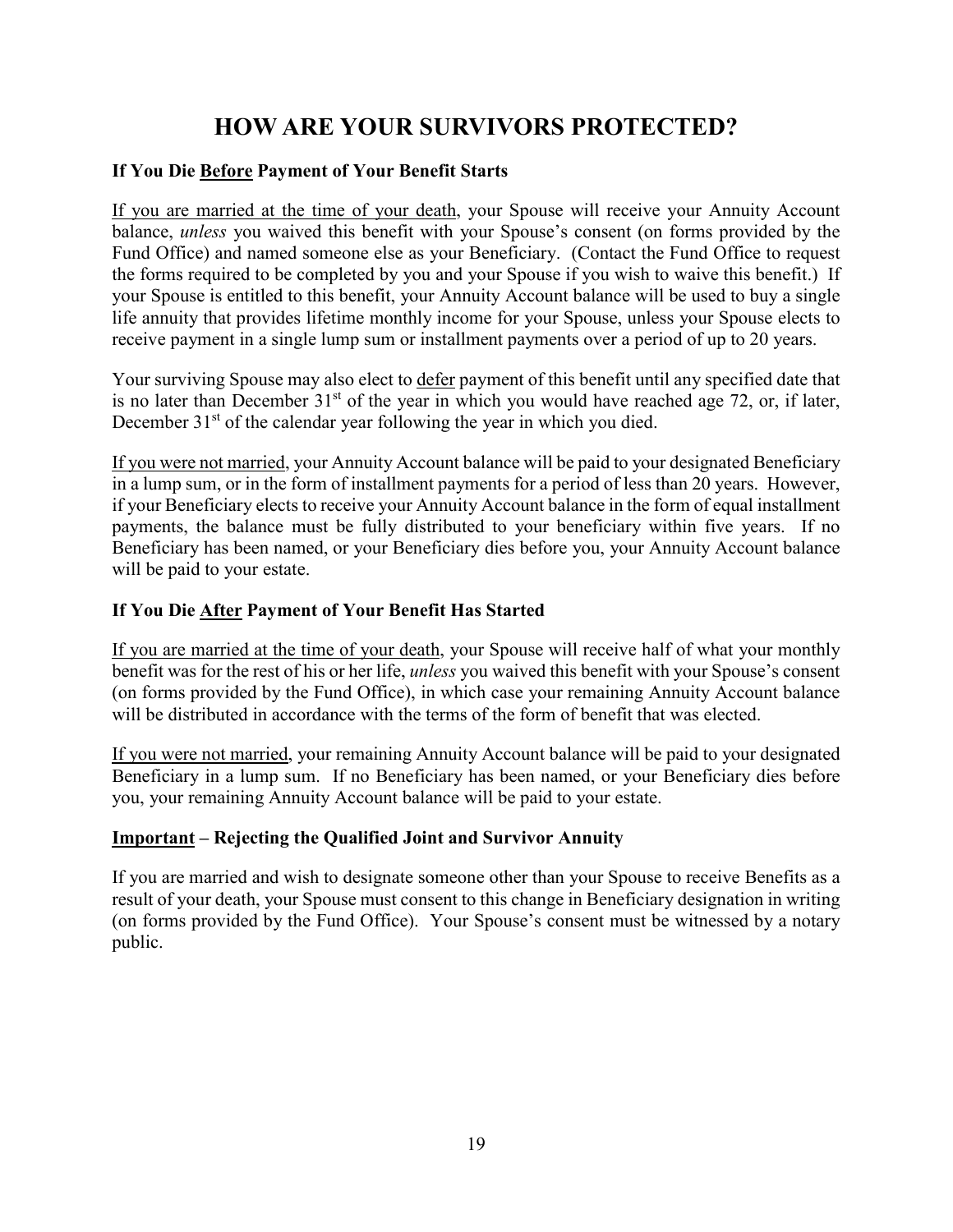# **CAN YOU APPLY FOR A LOAN?**

Yes. Although the Plan has been designed primarily to help you accumulate additional funds for retirement, you are allowed to borrow from your Annuity Account for certain needs during your working years. The restrictions comply with government regulations, which require that the primary purpose of this Plan is to provide retirement income. This section provides more details on the requirements for a loan and how much you may withdraw.

# **Eligibility for Former Local 262 Participants**

In order to obtain a loan from money contributed to your Annuity Account prior to January 1, 2018, for any of the permitted purposes described below, you must have maintained an account for one year or more, and have a minimum Annuity Account balance of \$5,000. The minimum loan amount permitted is \$1,000. To ensure that loans are used as applied, loans will be issued in the form of a two party check.

### **Permitted Purposes for a Loan for Former Local 262 Participants**

To borrow money contributed to your Annuity Account prior to January 1, 2018, you must meet the above eligibility requirements and apply for the loan for one of the following reasons:

- Educational expenses including tuition and/or room and board, but not books, supplies or school fees, for your dependent children at an accredited college, university, private school or vocational school. Loans for this purpose can only be requested for expenses incurred during the current semester or the semester immediately preceding the date of the application. In the event the college, university, private school or vocational school does not operate by semesters, loans for this purpose can only be requested for expenses incurred for the current school year or the school year immediately preceding the date of the application;
- To purchase a primary residence (only available once in a lifetime);
- To cover <u>funeral expenses</u> for your spouse, children, your parents or your spouse's parents;
- For expenses incurred as a result of temporary disability due to illness or accident, which have not been reimbursed by benefits payable from any public or private plan or program including, but not limited to Social Security, workers compensation, Medicaid, for any employer, union, employer-union welfare plan or program;
- To prevent foreclosure, tax lien or eviction from your primary residence; and,
- To repair damages to or make improvements on your primary residence.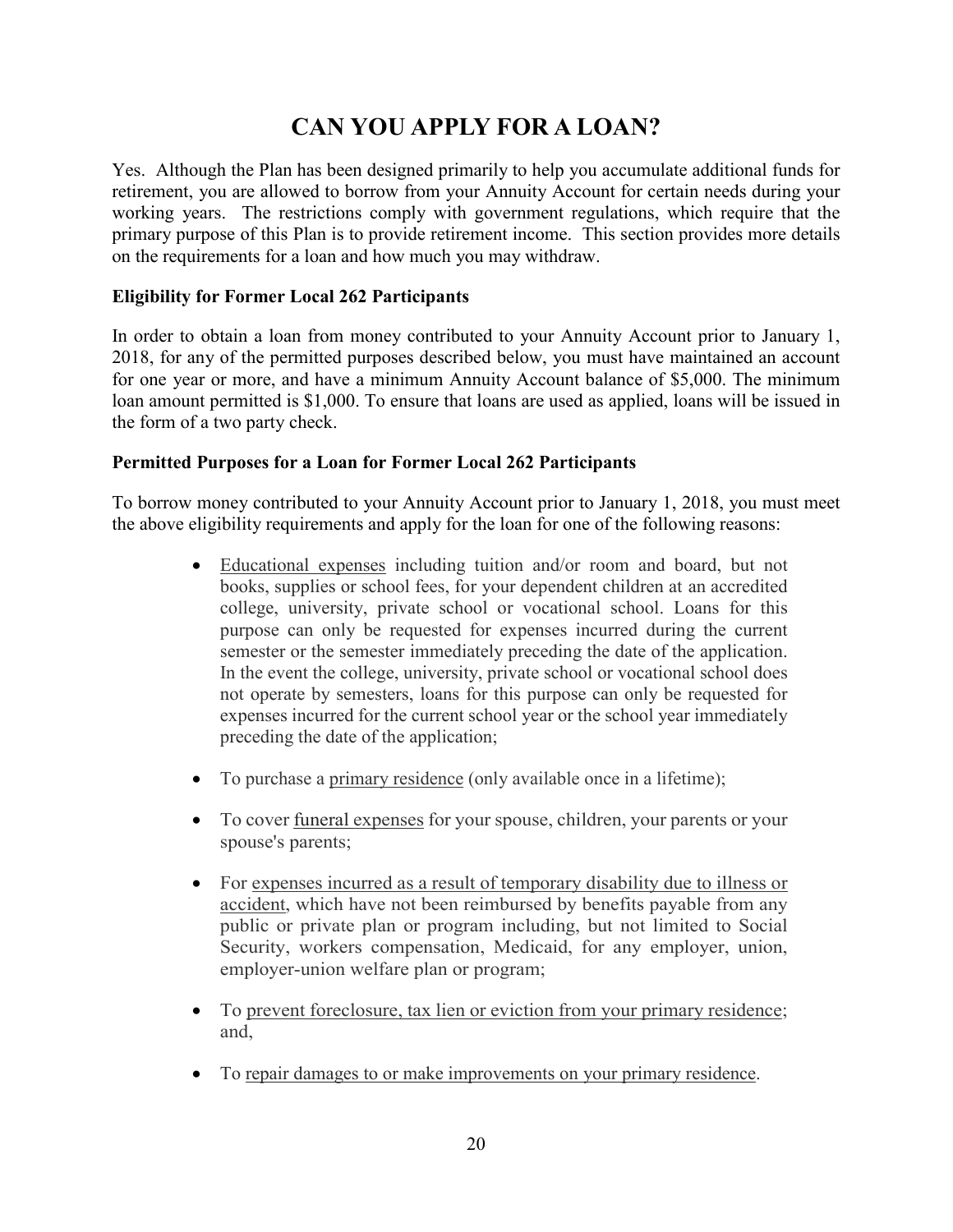• Hardship related to the 2020 coronavirus/COVID-19 pandemic. A loan for this purpose is only available during the period of March 27, 2020 through September 22, 2020. Notwithstanding the requirements set forth in "Other Loan Requirements" below, you may take a loan for this purpose even if you receive a Coronavirus-Related Distribution or a hardship distribution from your Profit Sharing Account as described below, if you have an outstanding loan from your Annuity Account, or if you previously defaulted on a loan from the Plan. In addition, you may take a loan for this purpose even if you have not been a participant in the Fund for at least three consecutive years prior to the loan. The maximum amount for this type of loan is the lesser of one of the following, taking into account any other outstanding or defaulted loans under the Plan: one-hundred thousand dollars (\$100,000) or your full Annuity Account balance. For example, if you have an Annuity Account balance of \$150,000 and have an outstanding loan for \$50,000, you may take a coronavirus-related loan for up to \$50,000 (meaning you would have a total outstanding loan balance of \$100,000).

To be eligible for this coronavirus-related loan, you must be a "qualified individual," meaning you meet at least one of the following criteria:

- You or your spouse or dependent were diagnosed with the virus SARS-CoV-2 or with COVID-19 by a test approved by the Centers for Disease Control and Prevention; or
- You experienced adverse financial consequences as a result of:
	- o being quarantined due to such virus or disease,
	- o being furloughed or laid off due to such virus or disease,
	- o having your work hours reduced due to such virus or disease,
	- o being unable to work due to lack of child care due to such virus or disease,
	- o closing or reducing the hours of a business you own or operate due to such virus or disease,
	- o having a reduction in pay or self-employment income or a job offer rescinded or a start date for a job delayed due to COVID-19, or
	- o your spouse or a member of your household (meaning someone who shares your principal residence) experiencing one of the above events (*e.g.*, being quarantined or furloughed or the closing of a business which that person owns, due to COVID-19).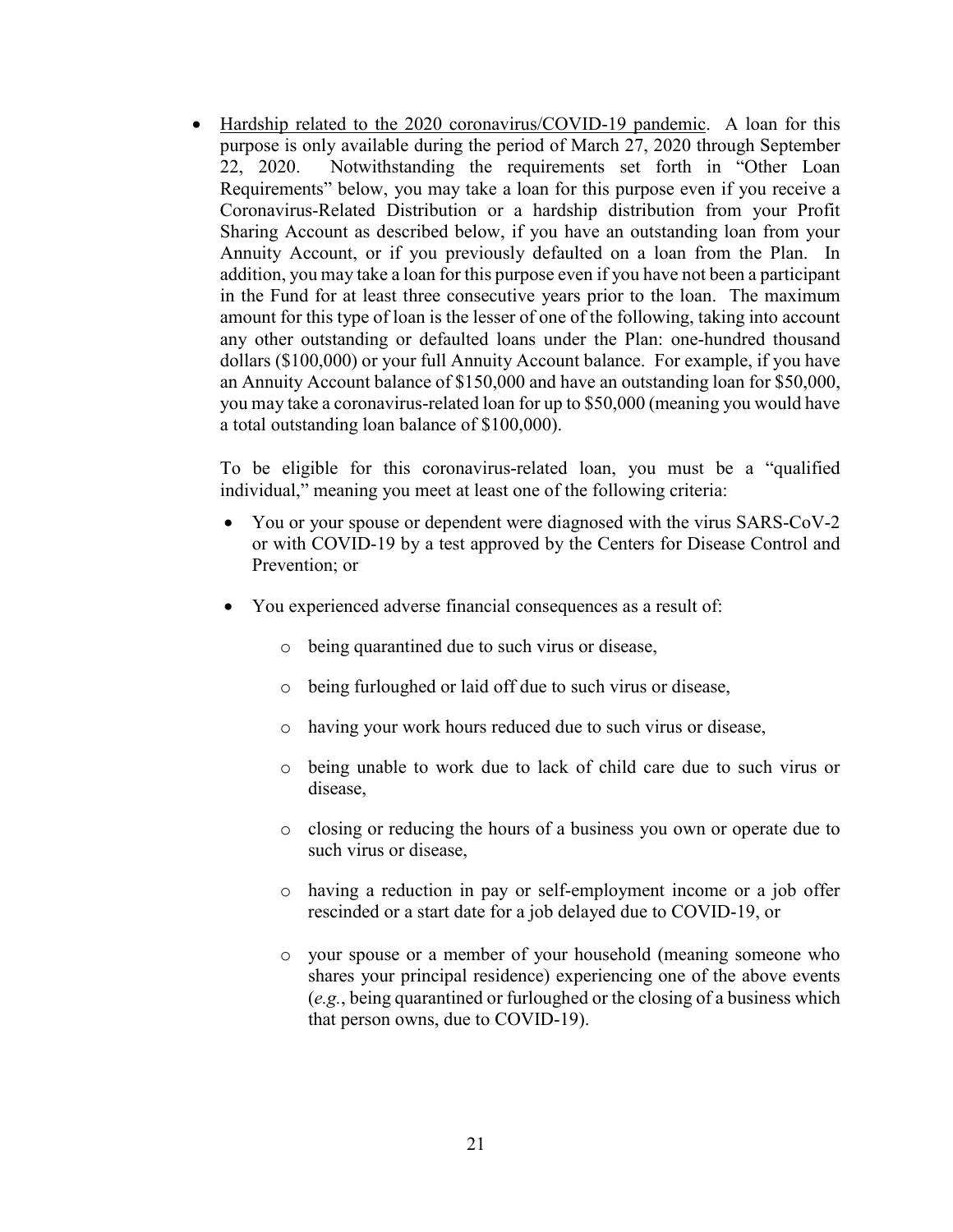#### **Eligibility for All Participants**

If you are a Local 780 or 40 Participant, in order to obtain a loan from your Annuity Account for any of the permitted purposes described below, you must have maintained a credit balance in your Annuity Account for at least two consecutive years immediately prior to requesting such loan. If you are a Local 262 Participant, in order to obtain a loan from money contributed to your Annuity Account on or after January 1, 2018 for any of the permitted purposes described below, you also must have maintained a credit balance in your Annuity Account for at least two consecutive years immediately prior to requesting such loan. You are not required to take a minimum loan amount, except as otherwise specified.

#### **Permitted Purposes for a Loan**

To borrow money from your Annuity Account, you must meet the above eligibility requirement and apply for the loan for one of the following reasons:

- Funeral expenses you incur because of the death of a Spouse, child, parent or family member.
- Education expenses to pay for tuition and/or room and board to maintain a dependent child in an educational institution beyond the high school level, or at a school or institution for physically or mentally handicapped children.
- Education expenses to pay for tuition for you to enroll in an educational institution beyond the high school level.
- Expenses of at least \$500.00 you incur for dental expenses not reimbursed by insurance.
- The purchase or repair of a house, a cooperative or a condominium apartment in which you will reside. Down payment, contract, improvement and title expenses are covered under this provision.
- Expenses to prevent (or incurred as a result of) foreclosure on, or eviction from, your primary residence.
- Expenses you incur to pay for legal representation in criminal matters that is provided to you, your Spouse or your child by a licensed attorney.
- Expenses you incur to pay for child support, so long as the child support expenses are incurred pursuant to a domestic relations order, a judgment of divorce or a stipulation of settlement; however, distributions for this purpose are to be paid directly from the Fund to the relevant state in which child support is owed.
- The satisfaction of state, local and/or federal taxes you incur.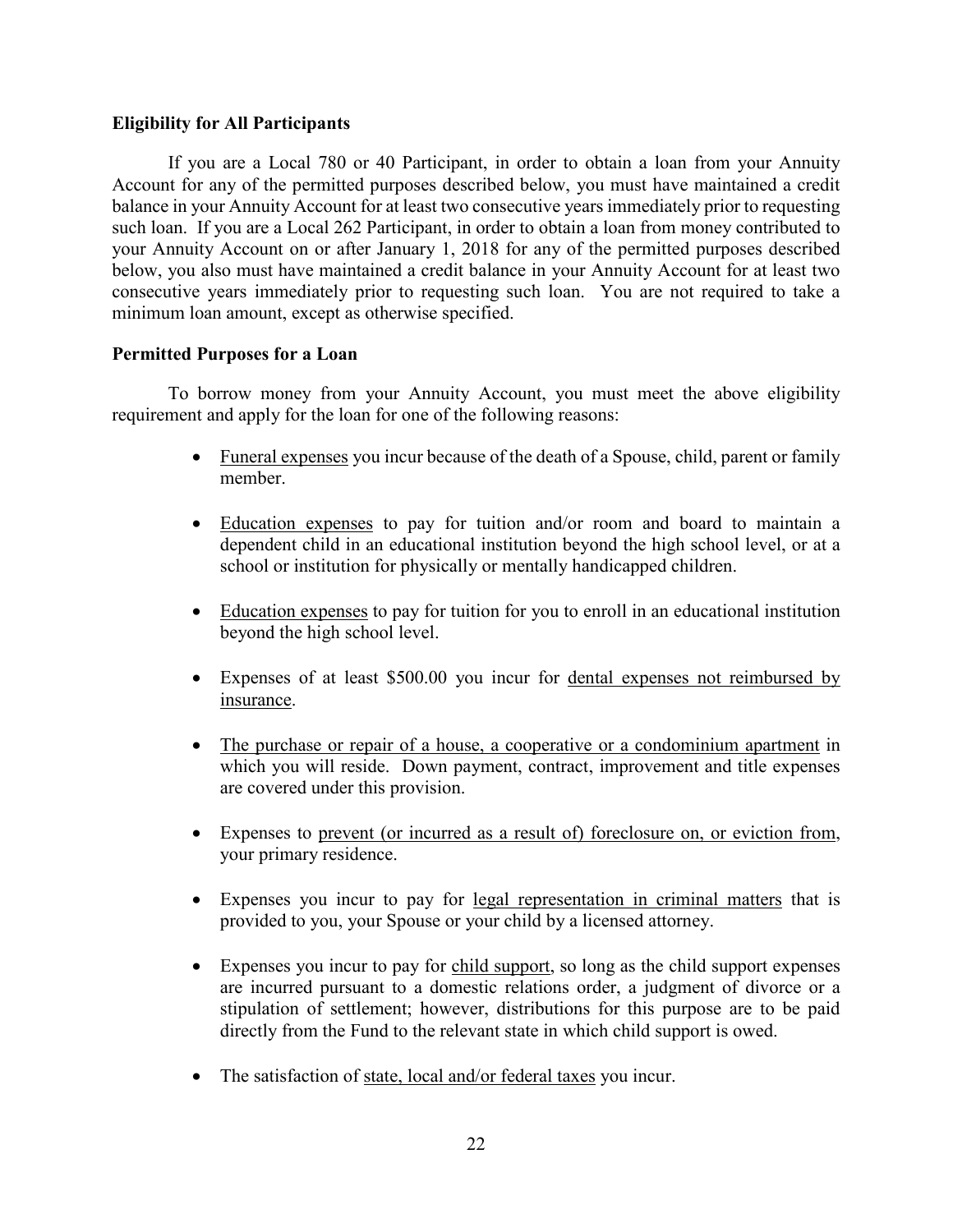- Expenses you incur for serious, non-elective medical and dental procedures not otherwise covered by available medical insurance.
- Hardship related to the 2020 coronavirus/COVID-19 pandemic. A loan for this purpose is only available during the period of March 27, 2020 through September 22, 2020. Notwithstanding the requirements set forth in "Other Loan Requirements" below, you may take a loan for this purpose even if you receive a Coronavirus-Related Distribution or a hardship distribution from your Profit Sharing Account as described below, if you have an outstanding loan from your Annuity Account, or if you previously defaulted on a loan from the Plan. In addition, you may take a loan for this purpose even if you have not been a participant in the Fund for at least three consecutive years prior to the loan. The maximum amount for this type of loan is the lesser of one of the following, taking into account any other outstanding or defaulted loans under the Plan: one-hundred thousand dollars (\$100,000) or your full Annuity Account balance. For example, if you have an Annuity Account balance of \$150,000 and have an outstanding loan for \$50,000, you may take a coronavirus-related loan for up to \$50,000 (meaning you would have a total outstanding loan balance of \$100,000).

To be eligible for this coronavirus-related loan, you must be a "qualified individual," meaning you meet at least one of the following criteria:

- You or your spouse or dependent were diagnosed with the virus SARS-CoV-2 or with COVID-19 by a test approved by the Centers for Disease Control and Prevention; or
- You experienced adverse financial consequences as a result of:
	- o being quarantined due to such virus or disease,
	- o being furloughed or laid off due to such virus or disease,
	- o having your work hours reduced due to such virus or disease,
	- o being unable to work due to lack of child care due to such virus or disease,
	- o closing or reducing the hours of a business you own or operate due to such virus or disease,
	- o having a reduction in pay or self-employment income or a job offer rescinded or a start date for a job delayed due to COVID-19, or
	- o your spouse or a member of your household (meaning someone who shares your principal residence) experiencing one of the above events (*e.g.*, being quarantined or furloughed or the closing of a business which that person owns, due to COVID-19).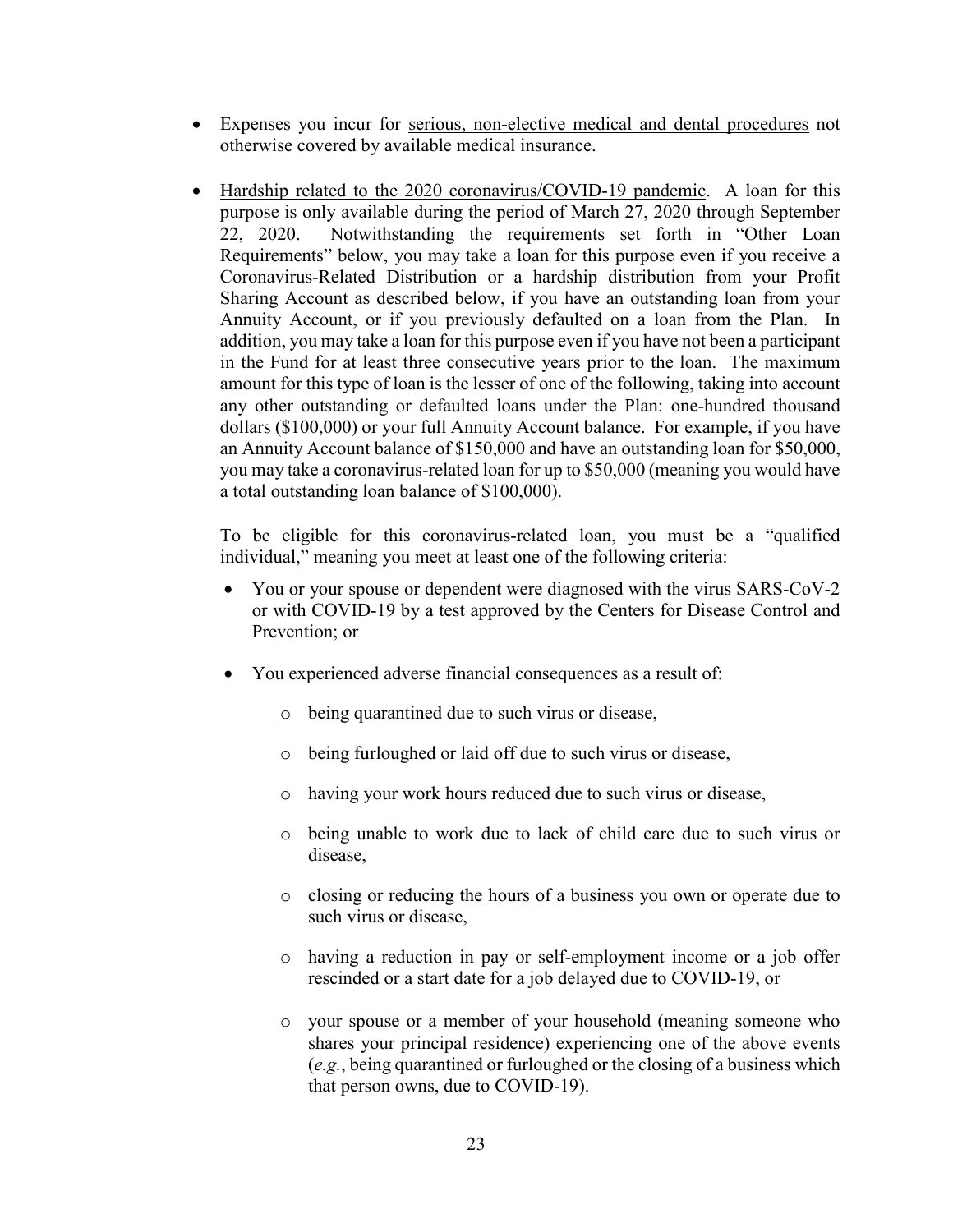### **Other Loan Requirements**

Your loan is also subject to the following requirements:

- Under federal law, there is a limit to how much you can borrow: it is 50% of the amount in your Annuity Account, but in no event more than \$50,000. The highest outstanding loan balance you have from the immediately preceding 12-month period is included in this limit.
- Upon the granting of your loan, you must execute and deliver to the Trustees an assignment of the remaining balance of you individual Annuity Account as collateral to secure repayment of your loan and accrued interest.
- If you are married, your Spouse must consent to the loan in writing within the 90-day period preceding the grant of the loan, and the consent must be witnessed by a notary public.
- A loan will not be made if it would be inconsistent with the terms of a Qualified Domestic Relations Order (QDRO) that is delivered to the Trustees before the loan is approved.
- If you have already taken out a loan, you are generally not eligible for an additional loan until the outstanding loan balance, plus any accrued interest, has been fully repaid. Effective February 1, 2016, if you default on a loan, you will not be permitted to take any further loans under the Plan.
- For contributions made prior to January 1, 2018 the following rules apply for Former Local 262 Participants:
	- $\circ$  If you had no loans from the plan outstanding at any time during the prior 12 months, the loan is limited to the lesser of 50% of the amount in your Annuity Account, or \$50,000.
	- o If you did have loans outstanding within the prior 12 months, the maximum loan permitted (when added to the outstanding balance of all other loans from the Plan) is limited to the lesser of: (1) \$50,000 (reduced by the excess of the highest outstanding balance of plan loans during the one-year period ending on the date of the new loan over the balance of plan loans on the date the new loan is made) or (2) 50% of the value of your Annuity Account. You are not permitted to take any additional loans if you defaulted on a previous loan from this Plan. You are only permitted to have one loan at a time except that you may take a secondary loan for education expenses as long as your first loan is in good standing.
	- $\circ$  If you have an outstanding defaulted loan, you may re-pay the balance of the loan with interest, and once the defaulted loan is repaid you are then eligible to apply for future loans under the Plan.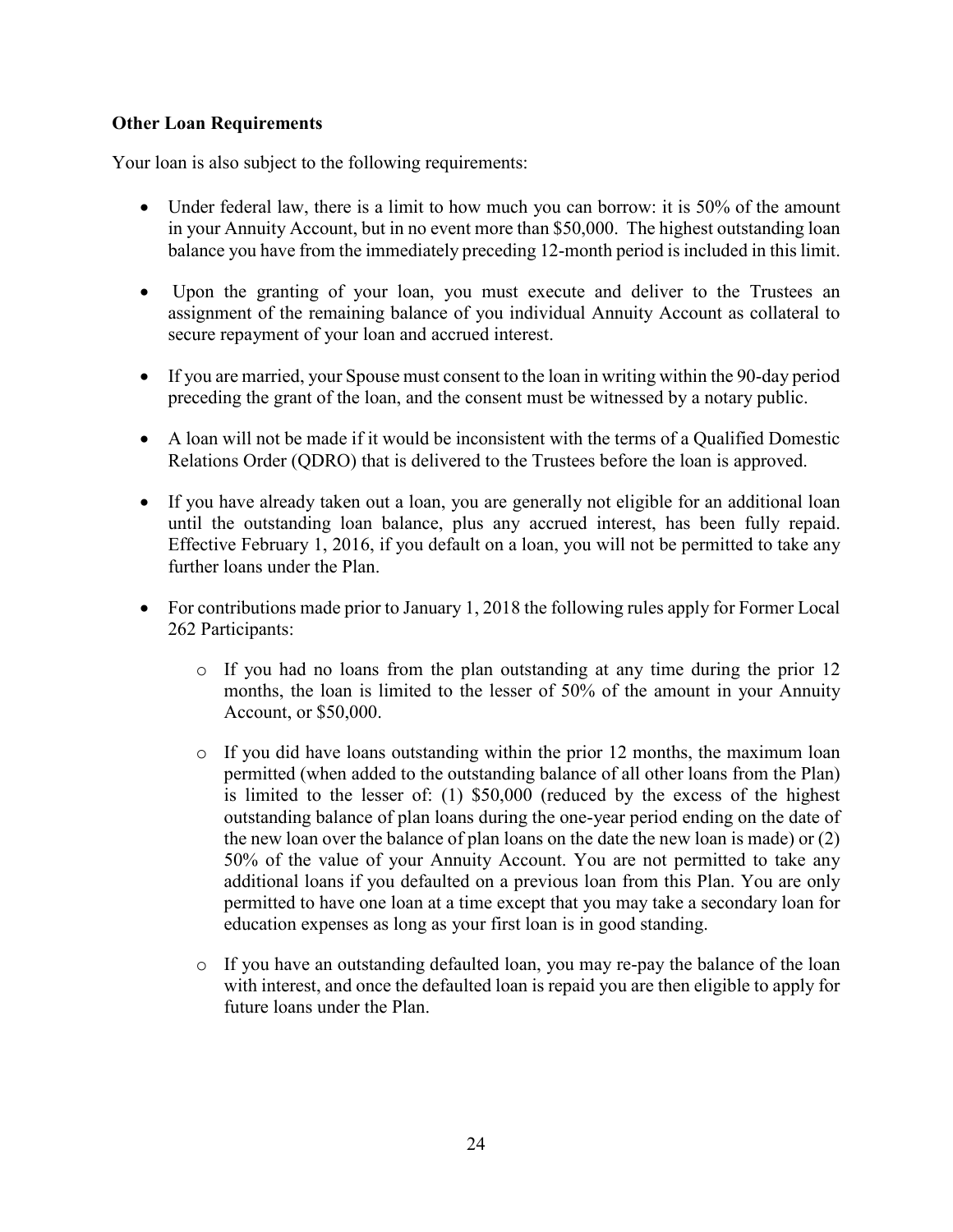### **How Do You Pay Back the Loan?**

- Your loan, when made, will bear simple interest on the outstanding loan balance based on the prime interest rate as set in the Wall Street Journal, plus 1%.
- The loan must be repaid in total quarterly installments equal to an amount of not less than one twentieth of the initial principal of the loan plus accrued interest on the unpaid principal balance for that quarter. The only exception to this repayment rule is for a loan to cover home purchase expenses. In such a case, your total quarterly payments must be equal to an amount of not less than one fortieth of the initial principal of the loan plus accrued interest on the unpaid principal balance for that quarter.
	- o However, in no event will the amount of the quarterly installments be less than \$25.00 except if such installment is the final installment.
- The quarterly installments are due on the first day of each calendar quarter after the loan is made. It is your responsibility to see that your loan repayments arrive on time.
- Your final payment must be made within five years from the date your loan is granted (except in the case of a loan to purchase your primary residence, in which case the loan may be repaid over up to 10 years).
- Loan payments are suspended for any month in which you are in "qualified military service," as defined in Internal Revenue Code Section 414(u). Interest will continue to accrue during any such period of suspension, but cannot exceed the amount allowable under the Service Members' Civil Relief Act of 2003. When you return from military service, the final due date of the loan will be extended by the period of qualified military service.
- Loan repayments due during the period beginning on March 27, 2020 through December 31, 2020 may be suspended for one year. For example, if a repayment would normally be due on June 30, 2020, if you choose to do so, it would be delayed and not be due until June 30, 2021. Any repayments due after December 31, 2020 will be adjusted to reflect the delay and any interest thereon. If you delay your repayments, the maximum permitted term for the loan will extend beyond the five-year period during which loans generally must be paid.
	- o **IMPORTANT NOTE:** If you want to delay your loan repayments and you normally would repay via direct debit or ACH, you must call John Hancock to stop those repayments. If you want to delay your loan repayments and you normally repay via a loan invoice, John Hancock will continue to send you the invoices but you do not need to pay (i.e., you will be considered to have delayed your repayments if you do not pay the invoice). Please contact John Hancock for any questions regarding a delay of loan repayments.

# **What If You Can't Repay Or You Die Before Full Repayment?**

If you default. If any portion of your loan is not repaid after the loan payment is due and the grace period has passed, then the full outstanding amount of your loan (including accumulated interest) will be considered to be in default. Note that the Trustees have the right to assess interest and/or penalties on delinquent loan payments, and the Trustees may take any action they consider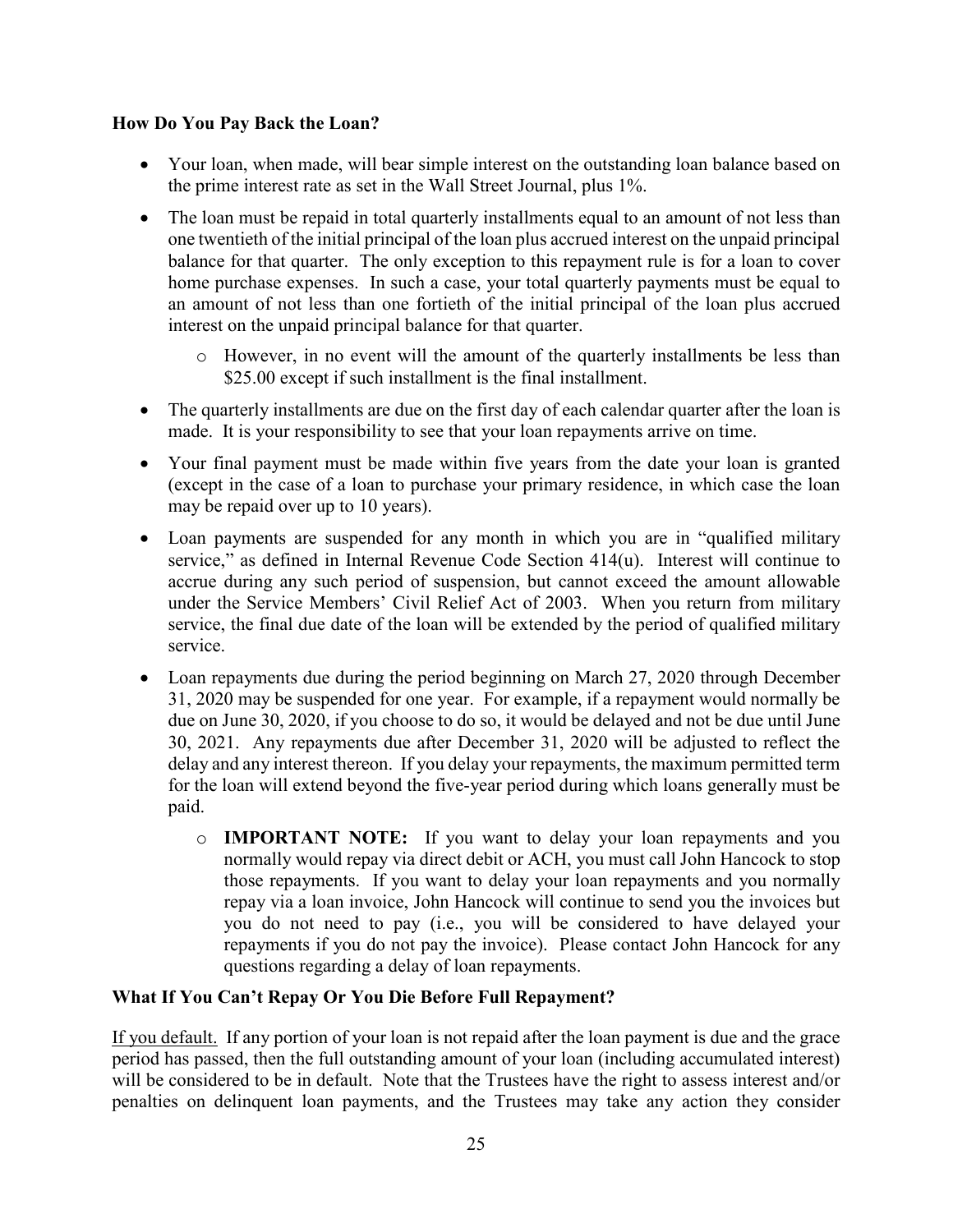appropriate, including but not limited to lawsuits, to collect amounts associated with the defaulted loan. If you do not "cure" a default within the grace period ending on the last day of the calendar quarter beginning after the missed payment, the law requires that your loan be accelerated and treated as a "deemed distribution."

If you die. If you die before making full repayment of a loan, the outstanding balance will be subtracted from any death benefit or pre-retirement survivor annuity payable upon your death.

# **Applying for a Loan**

All loan applications, and any required supporting documentation, should be submitted to John Hancock. You may get a loan application from John Hancock or online at [https://myplan.johnhancock.com.](https://myplan.johnhancock.com/) The Fund will determine if you qualify for a loan, and its decision will be final and binding on all parties. It is important to remember that the mere fact that one of these permitted purpose events has occurred does not necessarily mean that you will receive a loan or that you will receive the full amount requested. The Trustees will decide each case individually according to uniform standards.

Don't forget that if you are married, you must provide your Spouse's signed and notarized consent to the loan, and that consent must be signed within 90 days before the loan is made. In order to obtain a loan, you must sign a promissory note, secured by your Annuity Account balance.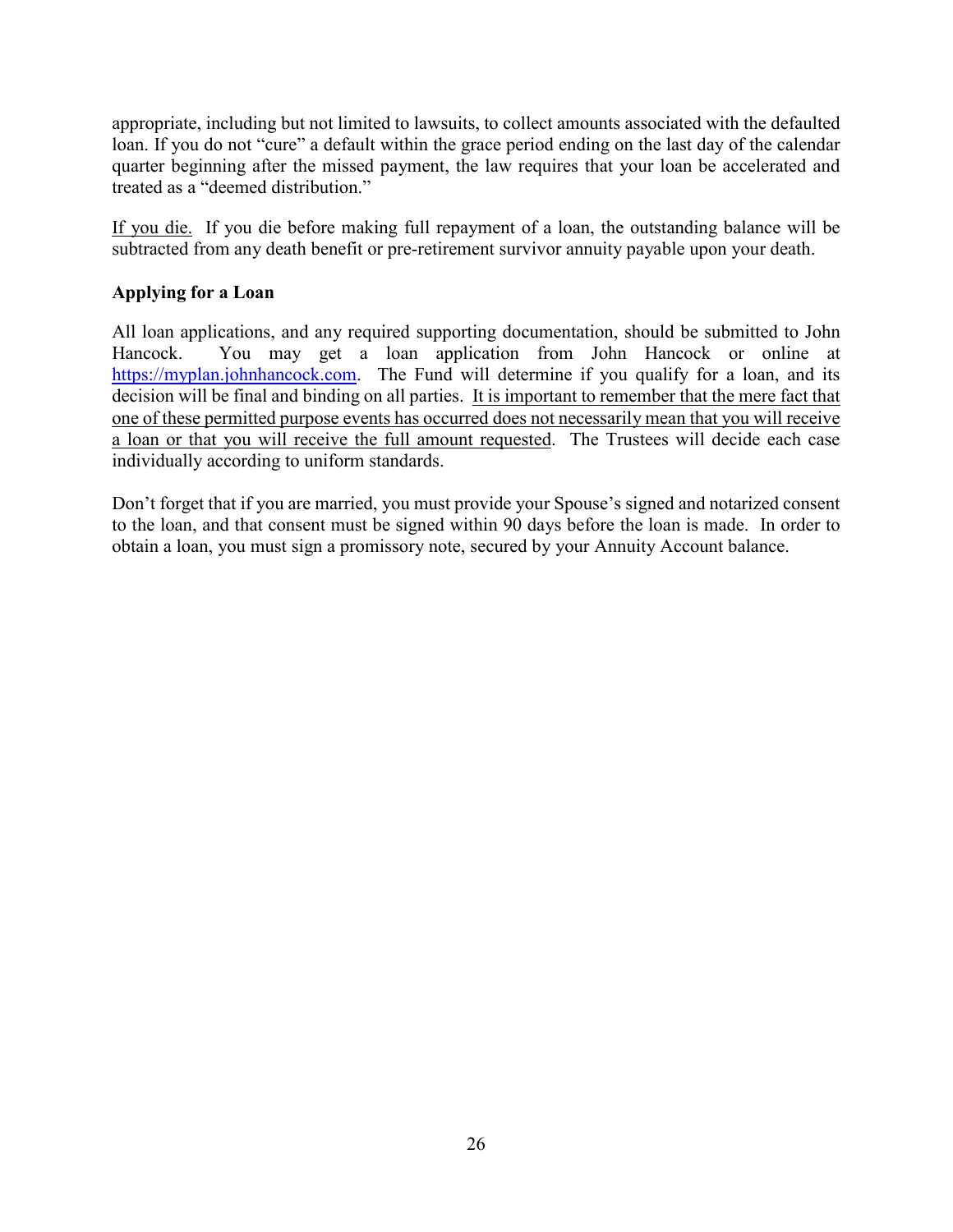# **CAN YOU APPLY FOR A HARDSHIP DISTRIBUTION?**

Yes. Although the Plan has been designed primarily to help you accumulate additional funds for retirement, you are allowed to withdraw from your Profit Sharing Account for certain "financial hardship" needs during your working years. This section provides more details on the requirements for a hardship distribution and how much you may withdraw.

# **Eligibility**

In order to be eligible to obtain a hardship distribution under the Plan for any of the permitted purposes described below, you must have maintained a credit balance in your Profit Sharing Account for at least two consecutive years immediately prior to requesting such withdrawal. This rule is effective for all contributions made on or after January 1, 2018 for Former Local 262 Participants and on or after July 1, 2019 for Former Local 40 Participants. You must also demonstrate, to the satisfaction of the Trustees, that the withdrawal is in an amount which does not exceed the amount required to meet such financial need. The Trustees may require such financial and other information as is reasonably necessary for them to make a determination hereunder. The Trustees' determination will be made on the basis of all relevant facts and circumstances (on a uniform and non-discriminatory basis), and will be final.

# **Permitted Purposes for a Hardship Distribution**

For Former Local 262 Participants, to receive distributions from your Annuity Account for all contributions made prior to January 1, 2018, you must meet the above eligibility requirements, except the requirement that you maintain a balance in your account for two consecutive years before the request, and apply for the withdrawal for one of the following reasons:

- Educational expenses (tuition and/or room and board) for your dependent children at an accredited college, university, private school or vocational school during the current semester for the semester immediately preceding the date of the application or during the current school year or school year immediately preceding the date of the application; and,
- To repair damages to make improvements on your primary residence.

For all other participants, for Former Local 262 Participants for contributions made on or after January 1, 2018, and for Former Local 40 Participants for contributions made on or after July 1, 2019 to receive distributions from your Profit Sharing Account you must meet the above eligibility requirements and apply for the withdrawal for one of the following reasons:

- Funeral expenses you incur because of the death of a Spouse, child, parent or family member.
- Educational expenses to pay for tuition and/or room and board to maintain a dependent child in an educational institution beyond the high school level, or at a school or institution for physically or mentally handicapped children.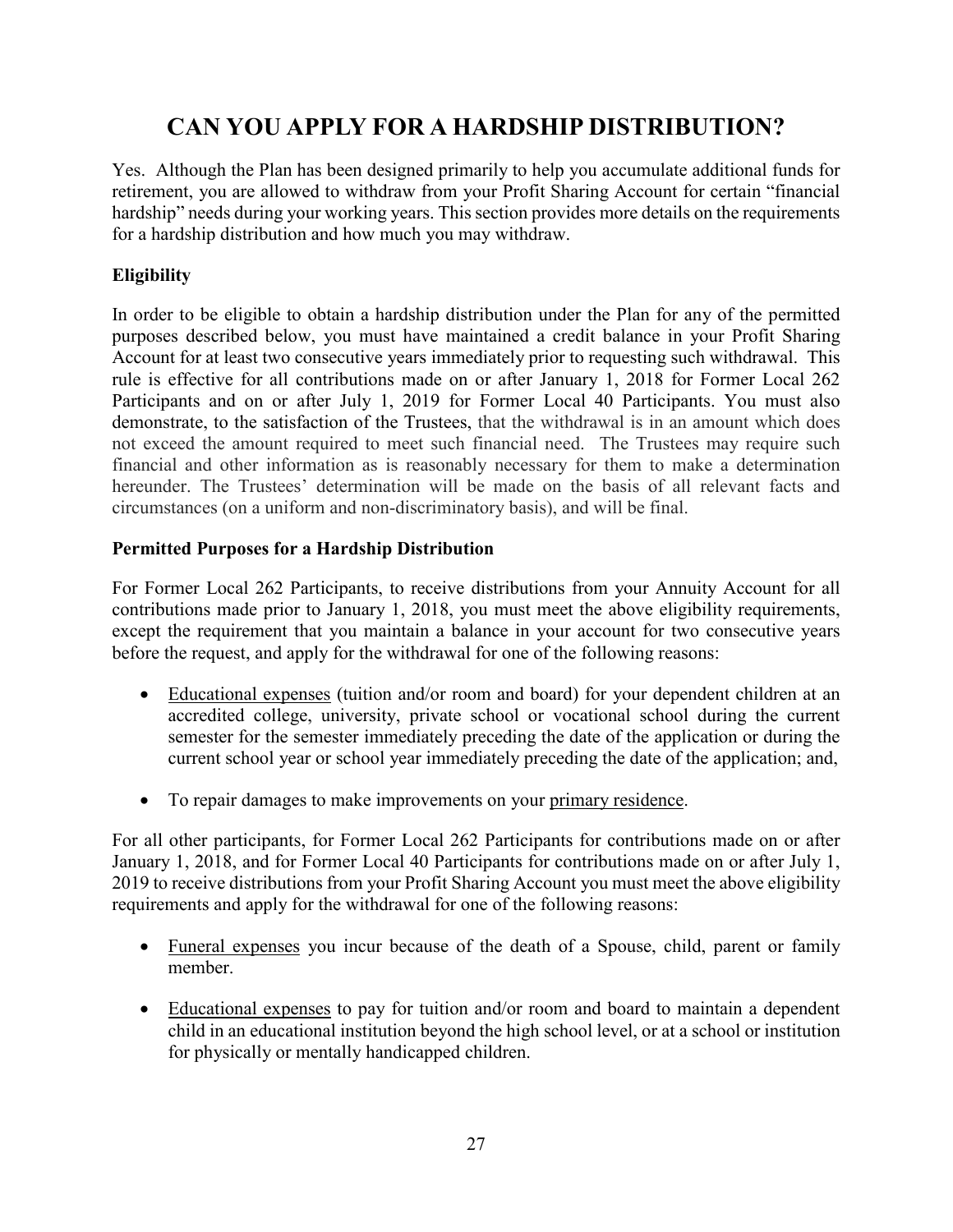- Educational expenses to pay for tuition for you to enroll in an educational institution beyond the high school level.
- Expenses of at least \$500.00 you incur for dental expenses not reimbursed by insurance.
- The purchase or repair of a house, a cooperative or a condominium apartment in which you will reside. Down payment, contract, improvement and title expenses are covered under this provision.
- Expenses to prevent (or incurred as a result of) foreclosure on, or eviction from, your primary residence.
- Expenses you incur to pay for legal representation in criminal matters that is provided to you, your Spouse or your child by a licensed attorney.
- Expenses you incur to pay for child support, so long as the child support expenses are incurred pursuant to a domestic relations order, a judgment of divorce or a stipulation of settlement; however, distributions for this purpose are to be paid directly from the Fund to the relevant state in which child support is owed.
- The satisfaction of state, local and/or federal taxes you incur.
- Expenses you incur for serious, non-elective medical and dental procedures not otherwise covered by available medical insurance.
- Expenses and losses (including loss of income) you incur on account of a disaster declared by the Federal Emergency Management Agency ("FEMA") under the Robert T. Stafford Disaster Relief and Emergency Assistance Act, Public Law 100-707, so long as your principal residence or principal place of employment at the time of the disaster was located in an area designated by FEMA for individual assistance with respect to the disaster.
- Expenses incurred by your primary Beneficiary designated under the Plan for qualifying funeral, medical and educational expenses.

# **Other Hardship Distribution Requirements**

Your hardship distribution is also subject to the following requirements:

- The minimum amount which may be withdrawn on account of financial hardship is \$1,000.
- In any event, the amount of a withdrawal may not exceed the lesser of: (i) the value of your Profit Sharing Account; and (ii) the amount necessary to satisfy the financial hardship.
- The amount of any such immediate and heavy financial need may include any amounts necessary to pay Federal, state or local income taxes reasonably anticipated to result from the distribution.
- For the purposes of calculating your hardship distribution amount, the value of your Profit Sharing Account will be determined as of the most recent daily valuation date before the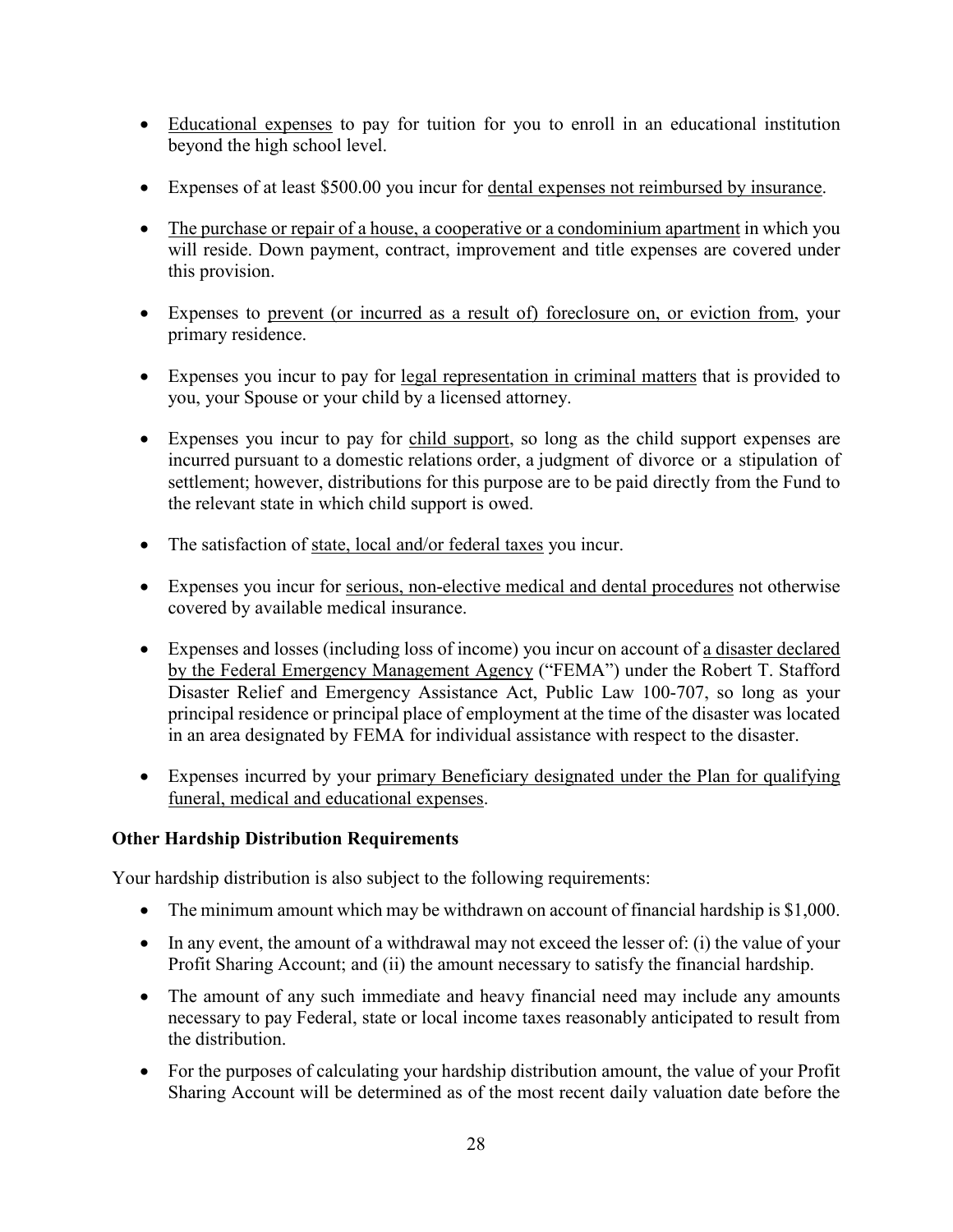withdrawal application is received (and Employer Contributions received up to the date of withdrawal).

- All withdrawals will be made in the form of a lump sum.
- The Fund or its agent will determine the date as of which payment of the withdrawal will be made.
- The Trustees may adopt such other rules and regulations as they in their sole discretion deem appropriate to administer Plan hardship distributions.
- You are only permitted two hardship distributions per year.

### **Applying for a Hardship Distribution**

A request for a withdrawal must be made on the appropriate form, which must be submitted to John Hancock for approval at such time as the Trustees in their sole discretion shall determine. You may get a hardship distribution application from John Hancock. It is important to remember that the mere fact that one of these permitted purpose events has occurred does not necessarily mean that you will receive a distribution or that you will receive the full amount requested.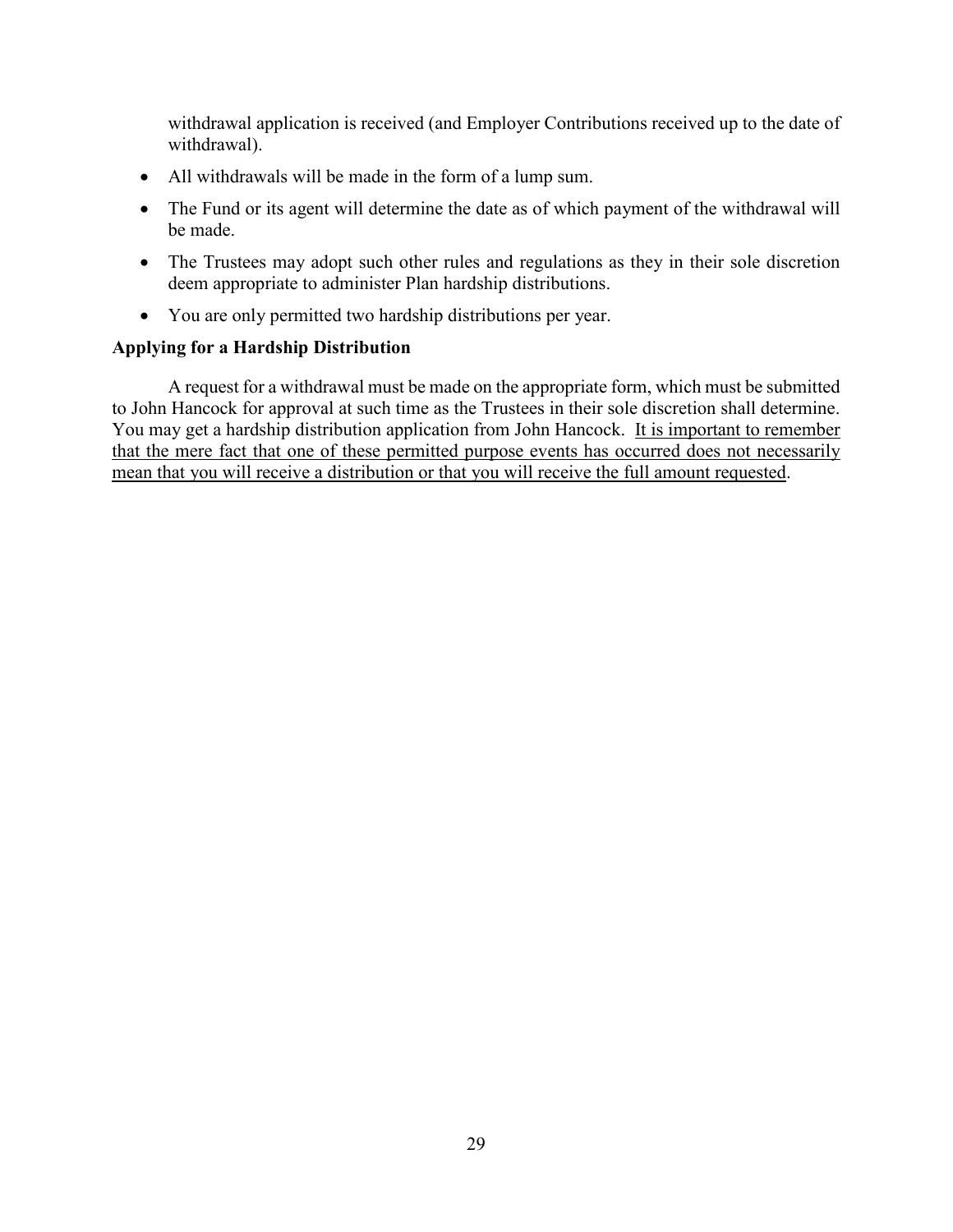# **OTHER PERMITTED DISTRIBUTIONS**

Even if you have received a loan or hardship distribution as detailed above, you may apply for and receive the following distributions from your Profit Sharing Account:

- *Qualified Birth or Adoption Distribution* You may take this type of distribution for a "qualified birth or adoption," meaning the birth of your child or your adoption of an individual under the age of 18 or who is physically or mentally incapable of selfsupport. The maximum amount for a Qualified Birth or Adoption Distribution is five thousand dollars (\$5,000), and it must be taken during the one-year period beginning on the child's date of birth or the date the adoption is finalized. If you receive a Qualified Birth or Adoption Distribution, you may repay amounts equal to the distribution to this Plan or any retirement plan that accepts rollovers. Any repayments will be treated as an eligible rollover, and you may not be taxed if you repay the amount.
- *Coronavirus-Related Distribution* You may take a Coronavirus-Related Distribution on or after January 1, 2020 but before December 31, 2020. The maximum amount for this type of distribution is the lesser of: fifty thousand dollars (\$50,000) or your full Profit Sharing Account balance. This distribution can be taken irrespective of any hardship distributions or loans from your Annuity Account. If you receive a Coronavirus-Related Distribution, you may repay amounts equal to the distribution to this Plan or any retirement plan that accepts rollovers during the three-year period following the distribution. Any repayments will be treated as an eligible rollover, and you may not be taxed if you repay the amount(s).

To be eligible for a Coronavirus-Related Distribution, you must be a "qualified individual," meaning you meet at least one of the following criteria:

- You or your spouse or dependent were diagnosed with the virus SARS-CoV-2 or with COVID-19 by a test approved by the Centers for Disease Control and Prevention; or
- you experienced adverse financial consequences as a result of:
	- o being quarantined due to such virus or disease,
	- o being furloughed or laid off due to such virus or disease,
	- o having your work hours reduced due to such virus or disease,
	- o being unable to work due to lack of child care due to such virus or disease,
	- o closing or reducing the hours of a business you own or operate due to such virus or disease,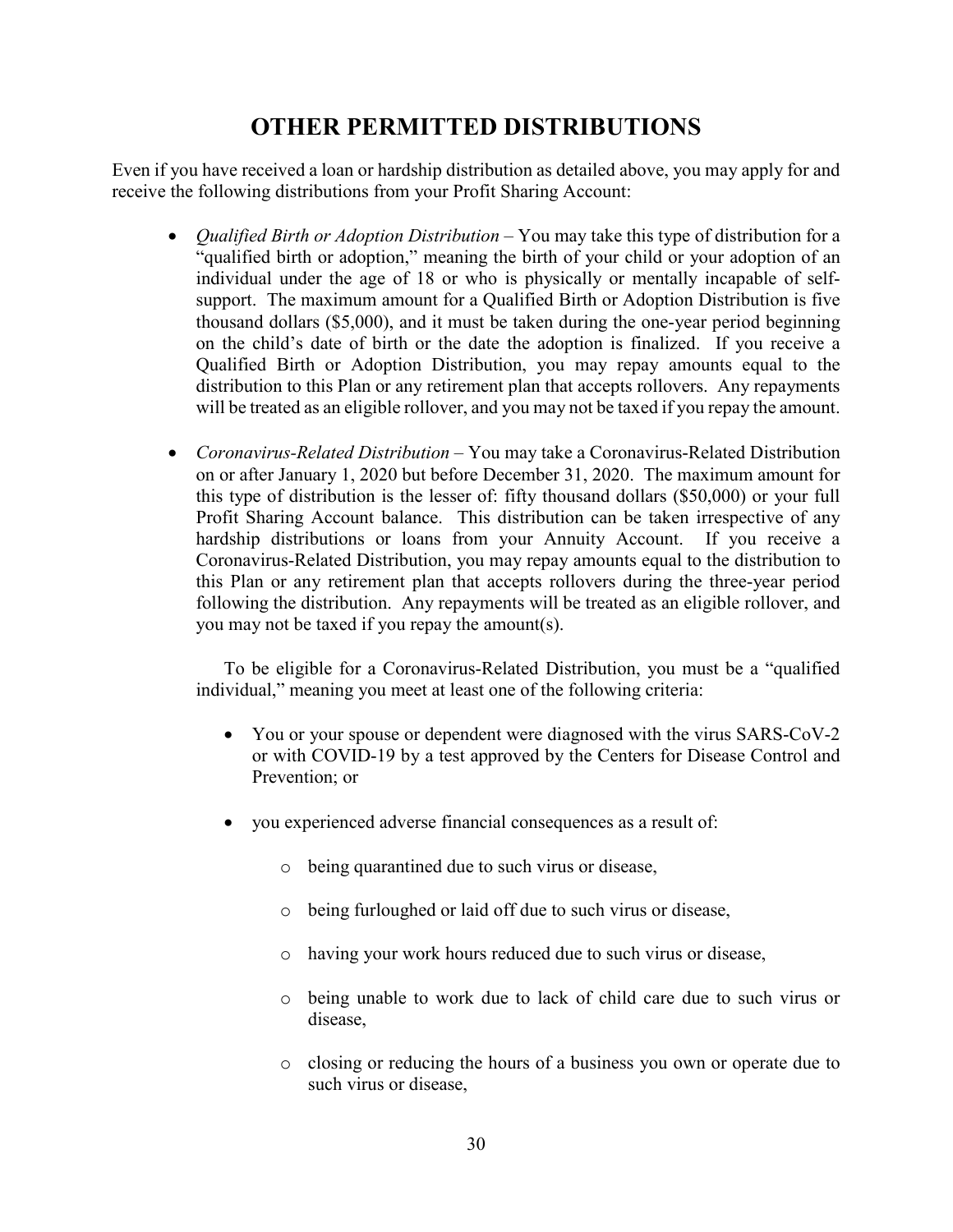- o having a reduction in pay or self-employment income or a job offer rescinded or a start date for a job delayed due to COVID-19, or
- o your spouse or a member of your household (meaning someone who shares your principal residence) experiencing one of the above events (*e.g.*, being quarantined or furloughed or the closing of a business which that person owns, due to COVID-19).

You may request forms to apply for the above distributions from John Hancock; such forms for these distributions should be submitted to the Fund Office. These distributions may be subject to optional federal and state tax withholding, but they are not subject to a 10% penalty tax when taken before you reach the Normal Retirement Age of 59 ½.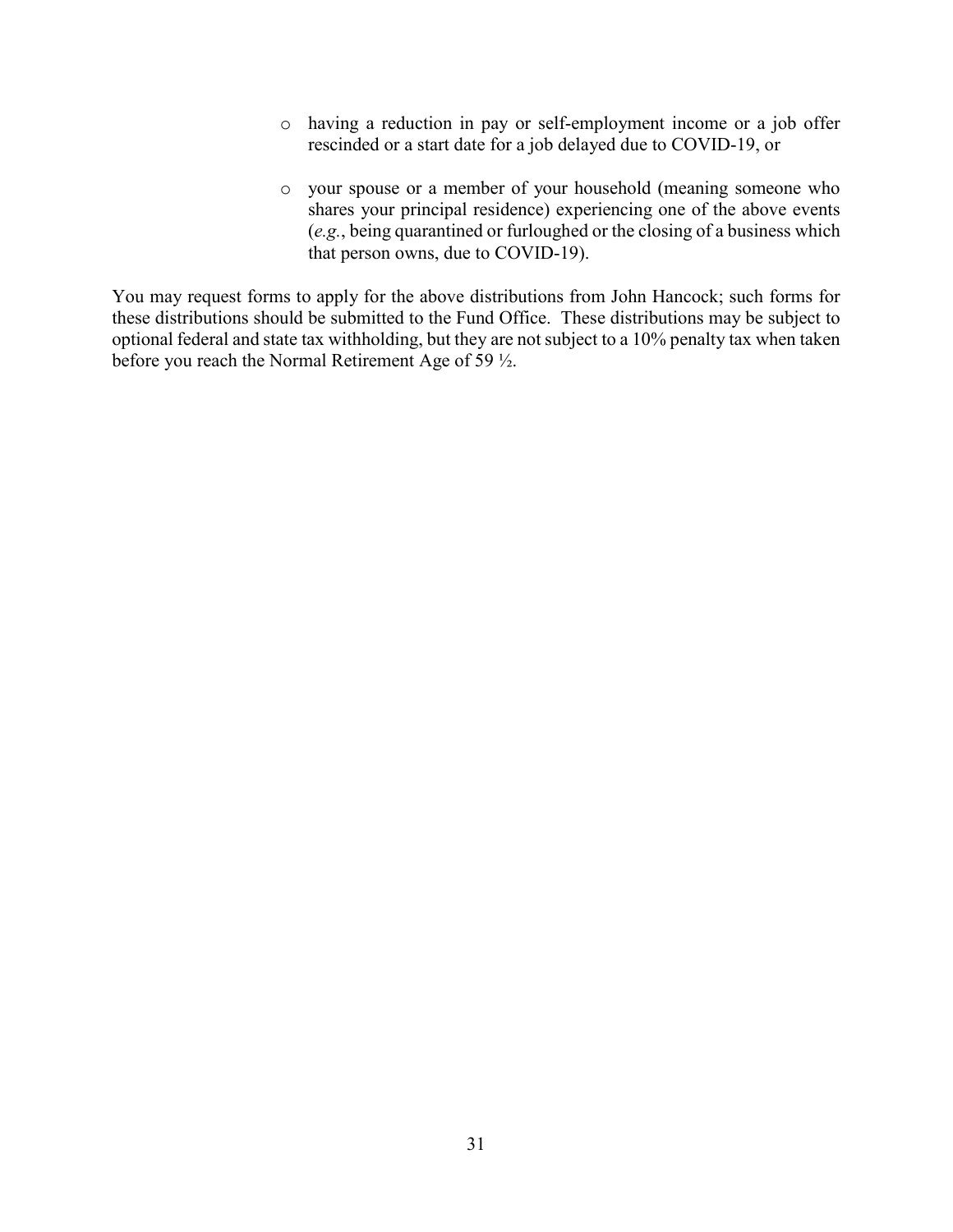# **CLAIMS AND APPEALS PROCEDURES**

# **How Do I File An Application For An Annuity Benefit?**

You must file a written application with the Board of Trustees on a form that will be provided upon request by the Fund Office.

# **Action on Application**

The Fund Office will make a decision about your application within 90 days of receiving it (unless special circumstances require up to an additional 90 days for processing the application or claim, in which case you will receive a written explanation of the reason for the delay and the date by which the Fund Office expects to make a determination). If you have not received a decision on your application within 90 days (or the additional 90 days if you are so notified), you may request a review of your claim.

If your application for a benefit is denied, in whole or in part, you will be sent a written notice explaining:

- The specific reason for the denial;
- The Plan provisions on which the determination is based;
- Any additional material or information you need to submit to process your application, and an explanation of why such material or information is necessary; and
- The Plan's review procedures and the applicable time limits, as well as your right to bring a civil action under Section 502(a) of the Employee Retirement Income Security Act of 1974, as amended, following an adverse benefit determination on review.

# **If My Application is Denied, Do I Have a Right to Appeal?**

Yes. You (or your authorized representative) simply file a written appeal with the Fund Office no later than 60 days after the date the notice of denial was mailed to you. If you do not appeal, the initial determination is final and binding. You can appoint an authorized representative to act on your behalf in filing a claim and seeking a review of a denied claim. You must, however, notify the Fund Office in advance in writing of the name, address, and phone number of the authorized representative.

In connection with your request for review, you (or your authorized representative) may:

- Submit to the Board of Trustees written comments, documents, records and other information relating to your claim (including materials submitted, considered or generated in connection with the benefit determination) within 30 days of filing your request for review; and
- Receive, upon written request and free of charge, reasonable access to (and copies of) all documents, records and other information relevant to your claim.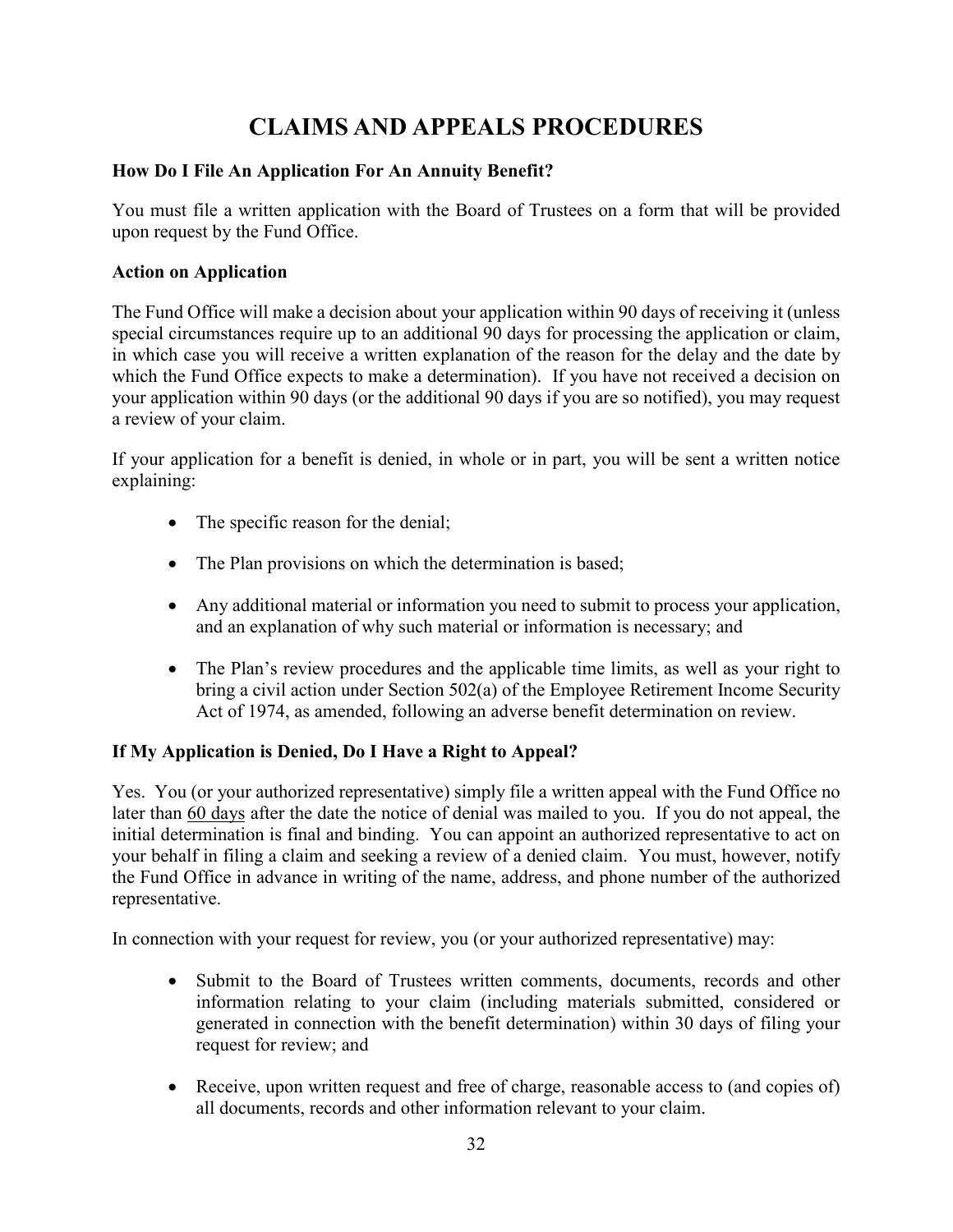# **Determination of Your Appeal by the Trustees**

The review by the Board of Trustees will take into account all comments, documents, records and other information submitted relating to your claim, without regard to whether such information was submitted or considered in the initial benefit determination.

The Trustees shall notify you in writing of their decision on the review of the denial no later than 60 days after the Fund Office's receipt of your request for review (unless special circumstances require up to an additional 60 days for processing the request for review, in which case you will receive a written explanation of the reason for the delay and the date by which the Board of Trustees expects to make a determination).

However, because the Fund holds regularly scheduled meetings, the Trustees may make the determination at the meeting immediately following the Fund Office's receipt of your request for review, unless your request is filed within 30 days of that meeting in which case the Trustees may take the request up at the second meeting following receipt of your request. If special circumstances require a further extension and the Fund notifies you of the need for an extension, a benefit determination will be rendered no later than the third meeting following the Fund's receipt of your request for review. If your request for review is decided at a meeting, the decision will be sent to you no later than five days after the decision is made.

When the Board of Trustees makes a decision on review, you will be sent a written notice of the Trustees' decision. If an adverse benefit determination is made on review, you will be sent a written notice explaining:

- The specific reason for the decision;
- The Plan provisions on which the decision is based;
- A statement that you are entitled to receive, upon request and free of charge, reasonable access to (and copies of) all documents, records and other information relevant to your claim; and
- A statement of you or your Beneficiary's right to bring a civil action under Section 502(a) of the Employee Retirement Income Security Act of 1974, as amended, following an adverse benefit determination on review.

If the Board of Trustees issues an adverse benefit determination on review, it shall be binding and conclusive unless:

- You notify the Trustees, within 90 days of the date the written notice of adverse benefit determination on review was mailed to you, that you intend to commence legal proceedings challenging the Trustees' determination; and
- You actually commence legal proceedings within 180 days of the date the written notice of adverse benefit determination on review was mailed to you.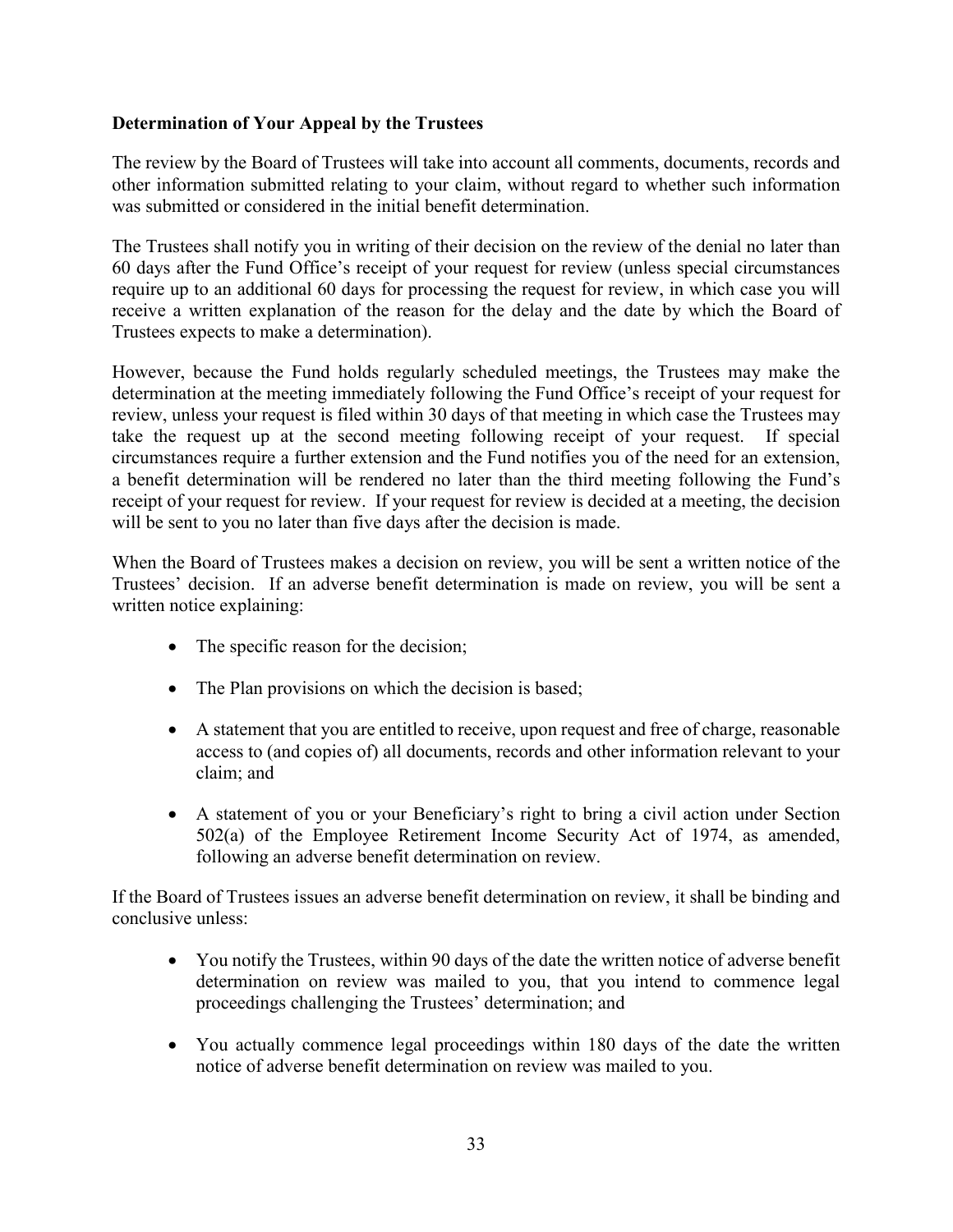**PLEASE NOTE**: You cannot bring legal action against the Plan for benefits until you have exhausted these appeals procedures. If you wish to seek judicial review of the denial of any appeal under the Plan, you must file a lawsuit under Section 502(a) of ERISA (to the extent applicable) within 12 months of the date on which all administrative remedies under the Plan are exhausted, that is by the earlier of the date on which an adverse benefit determination on review is issued by the Board of Trustees or the last day on which a final decision should have been issued, or you will be forever prohibited from commencing such action.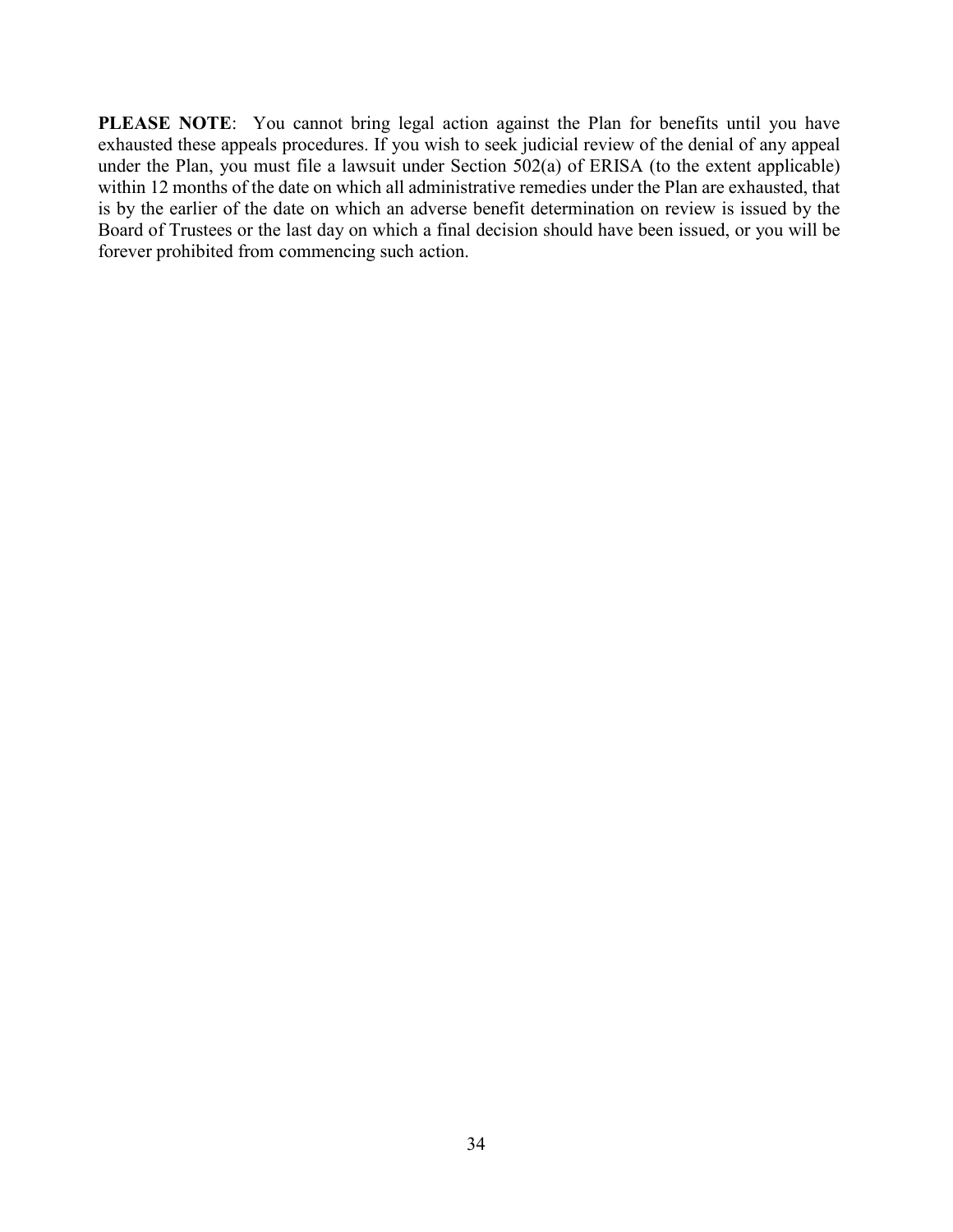# **TAX CONSIDERATIONS**

The money in your Plan Annuity Account is usually not considered taxable income to you until you actually receive it. When you receive a distribution from the Fund, it is normally subject to income taxes. Further, if you are under the Normal Retirement Age of 59 ½ when you receive a distribution, you may also be subject to an IRS tax penalty of 10% unless you are age 55 and retired.

This Section provides a very brief summary of some key tax issues. When you retire or receive a distribution, you will receive more detailed information from the Fund Office. In addition, since tax laws are complicated, and the Fund Office cannot advise you on any legal or tax matters, you may wish to consult a tax advisor to fully understand the tax consequences of Plan distributions.

Distributions eligible for rollover. You may defer or reduce taxes on certain types of distributions (for example, lump sum and annual installment distributions) by rolling the distribution over to another tax-qualified plan. If you don't roll the distribution over, it will be taxable and subject to 20% mandatory federal tax withholding.

Other types of distributions. Other types of payments, such as annuity payments, cannot be rolled over and are taxable. Current tax law requires the withholding of federal income tax from periodic annuity payments unless you reject the withholding. This type of withholding is similar to withholding from wages, with the amount withheld determined according to an IRS table that takes into Annuity Account the amount of the distribution and the number of exemptions you claim.

Hardship withdrawals, as well as defaulted loans that are deemed distributions, are also subject to income taxes and may be subject to a penalty.

# **Please Remember**

The Fund Office cannot provide legal or tax advice. To be sure of the tax treatment of a distribution you receive from the Fund, you should consult an independent advisor.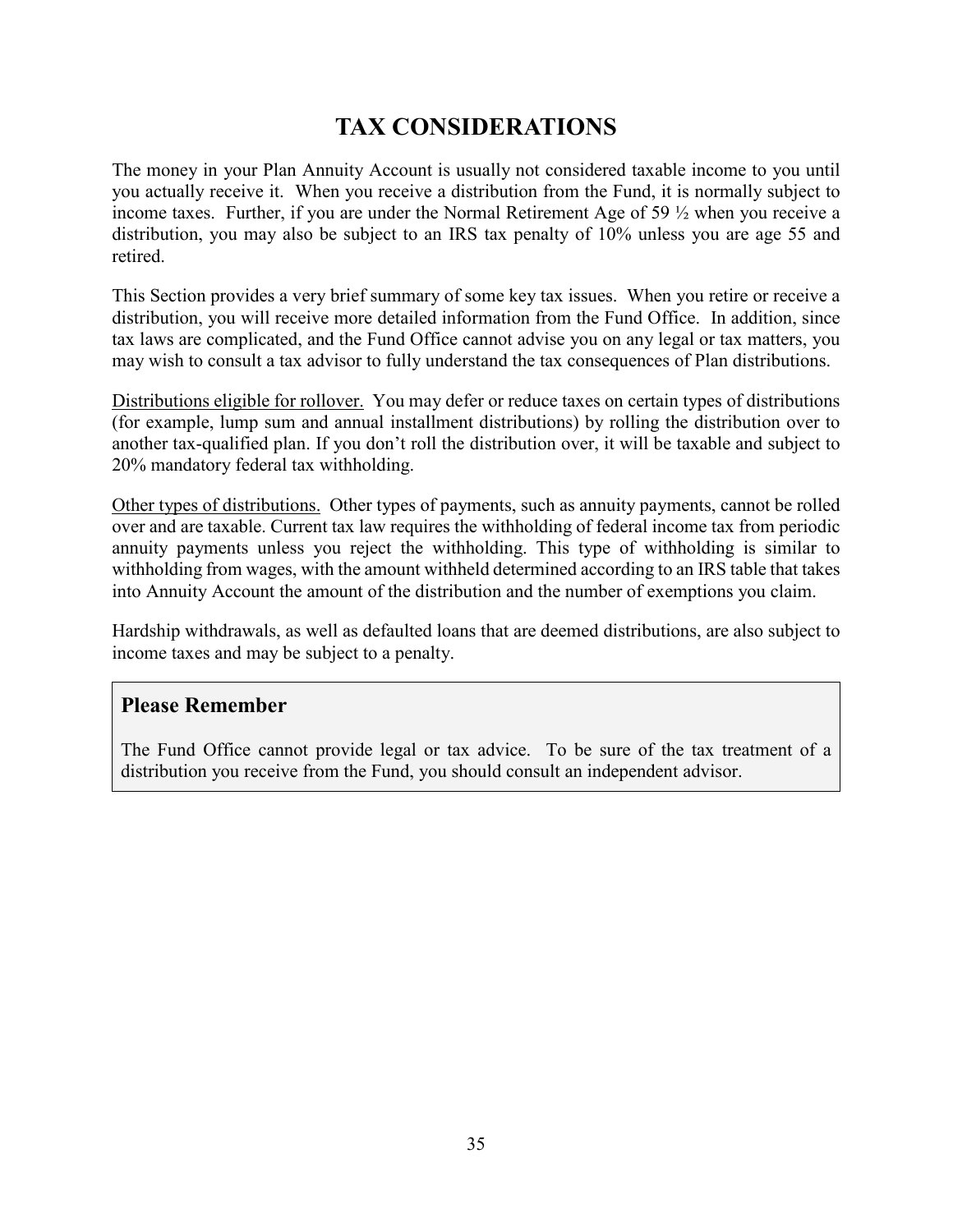# **OTHER THINGS YOU SHOULD KNOW**

# **Military Leave**

If you are on active military duty you are entitled to certain rights in accordance with the Uniformed Services Employment and Reemployment Rights Act of 1994 (USERRA). Specifically, you may be credited with contributions to your Annuity Account during your military service, if you meet certain conditions.

USERRA also entitles you to prompt reinstatement in your job following completion of military service, with the same seniority, pay and benefits you would have had if you had not entered military service. To qualify for these "reemployment rights," you must receive an honorable discharge and return to active employment within the jurisdiction of the Union within one of the following timeframes:

- 90 days of the date of discharge, if the period of service is more than 180 days but less than five years; or
- 14 days from the date of discharge, if the period of service was at least 30 days but less than 180 days; or
- 7 days after discharge if the period of service was less than 30 days.

If you are hospitalized or convalescing from an injury caused by active duty, these time limits may be extended up to two years.

Under USERRA, an active employee is required to notify the employer (in writing or orally) that he or she is leaving for military service unless circumstances or military necessity make notification impossible or unreasonable. Your employer is required to notify the Fund Office within 30 days after you are reemployed following military service.

In addition, please note that to assist military families experiencing significant economic hardships due to individuals being called to active duty, Congress passed the Heroes Earnings Assistance and Relief Tax Act (the "HEART" Act) of 2008. The HEART Act provides for additional Plan benefits and protection for individuals who, after leaving Covered Employment to serve in the military, either die or become disabled while in qualified military service.

The HEART Act requires pension plans to provide mandatory death benefits by treating Participants who die while in qualified military service as if they had returned to active employment before their death. If you die while in qualified military service, the Plan will treat you as if you had returned to Covered Employment and were an active employee before your death. Your spouse may be eligible for the pre-retirement surviving spouse benefit.

Contact the Fund Office for more information regarding benefits provided under the HEART Act.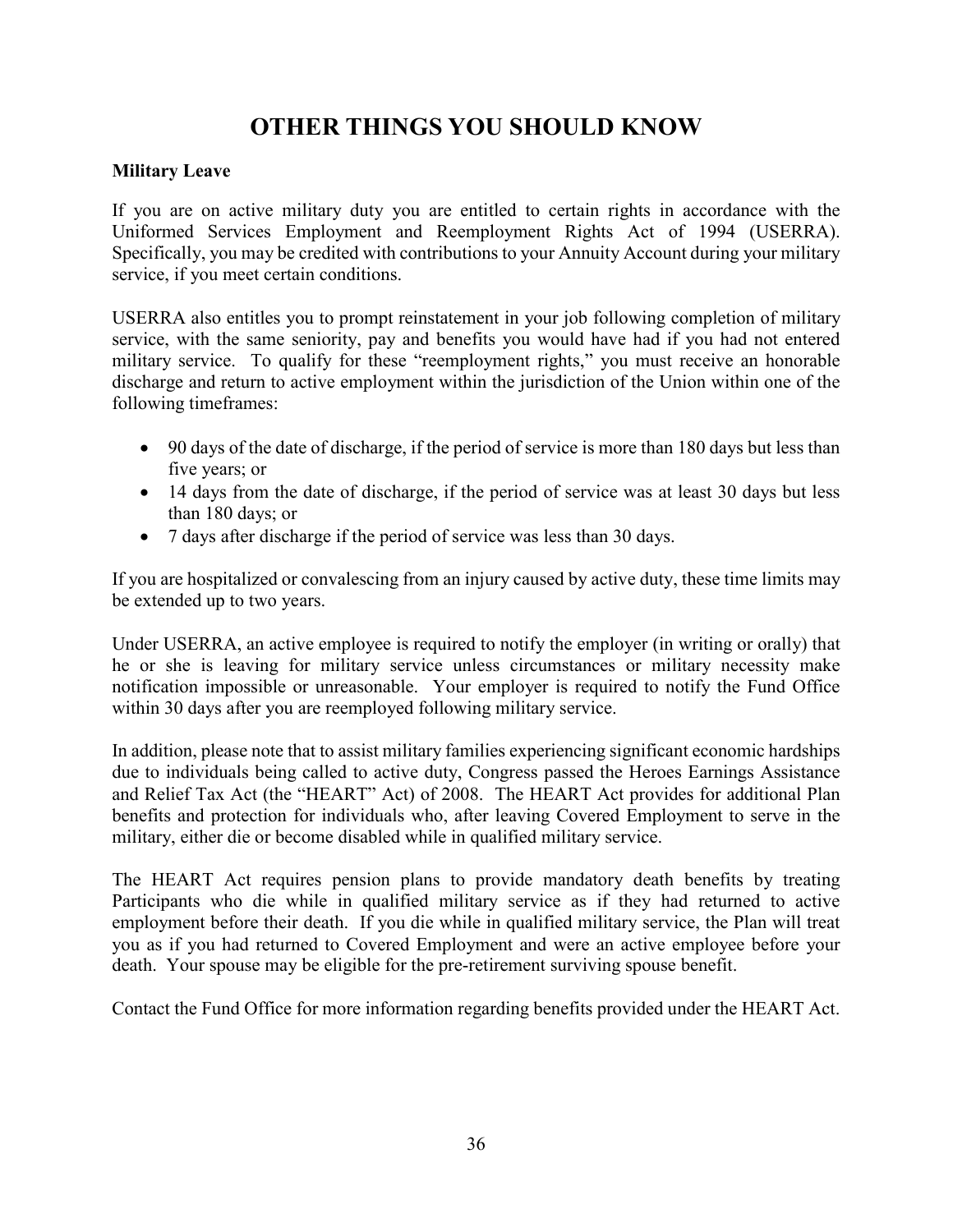### **Pension Benefit Guaranty Corporation**

This Plan is a defined contribution plan, which means that contributions are made in specific—or defined—amounts, but you are not guaranteed a specific amount of benefit when you leave Covered Employment (as is the case with a "defined benefit plan," which is the type of plan we commonly refer to as a pension plan).

The Pension Benefit Guaranty Corporation (PBGC) is a federal agency that insures benefits earned in a defined benefit pension plan. Because this Plan is a defined contribution plan under which you are guaranteed no specific benefit, the Plan is *not* insured by the PBGC.

### **Plan Amendments or Termination**

The Board of Trustees expects to continue the Plan indefinitely, but reserves the right, in its sole and absolute discretion, to amend, change or terminate the Plan, in whole or in part, for any reason and at any time, with respect to all Participants who are or may become covered by the Plan and their Beneficiaries. If the Plan is amended, changed, or terminated, in whole or in part, the ability of Employees to participate in the Plan and/or to receive Benefits under the Plan, as well as the type and amount of Benefits provided under the Plan, may be changed or terminated. However, the rights of all affected Participants to Benefits accrued prior to the date of termination, partial termination or complete discontinuation of Contributions would be nonforfeitable and would be distributed in accordance with applicable law. If the Plan is terminated, all remaining assets will be used for the exclusive benefit of Plan Participants and Beneficiaries. No part of the assets will be returned to any Employer or to the Union.

# **Assignment of Benefits**

Generally, Plan Benefits are for your benefit only and cannot be assigned, pledged, transferred or sold for any reason, nor can they be used to obtain credit in any form. Furthermore, the Plan is generally not liable for or subject to any debts or obligations owed by a Participant. However, exceptions are made for federal tax levies or to satisfy the terms of a QDRO.

A QDRO is a court order or judgment that specifically directs the Plan to pay Benefits from your Annuity Account to your Spouse, former Spouse, child or other dependent in connection with child support, alimony, or marital property rights.

In addition, until the Plan has complied with the terms of the QDRO, the Board of Trustees may restrict distributions from your Annuity Account. These restrictions could also apply during any period when the Board of Trustees is determining whether a written order satisfies the QDRO requirements in the Internal Revenue Code.

You will be notified if the Plan ever receives a proposed QDRO with respect to your Annuity Account. For more information on QDROs, or to receive a free copy of the procedures that the Fund follows in determining whether an order is qualified, contact the Fund Office.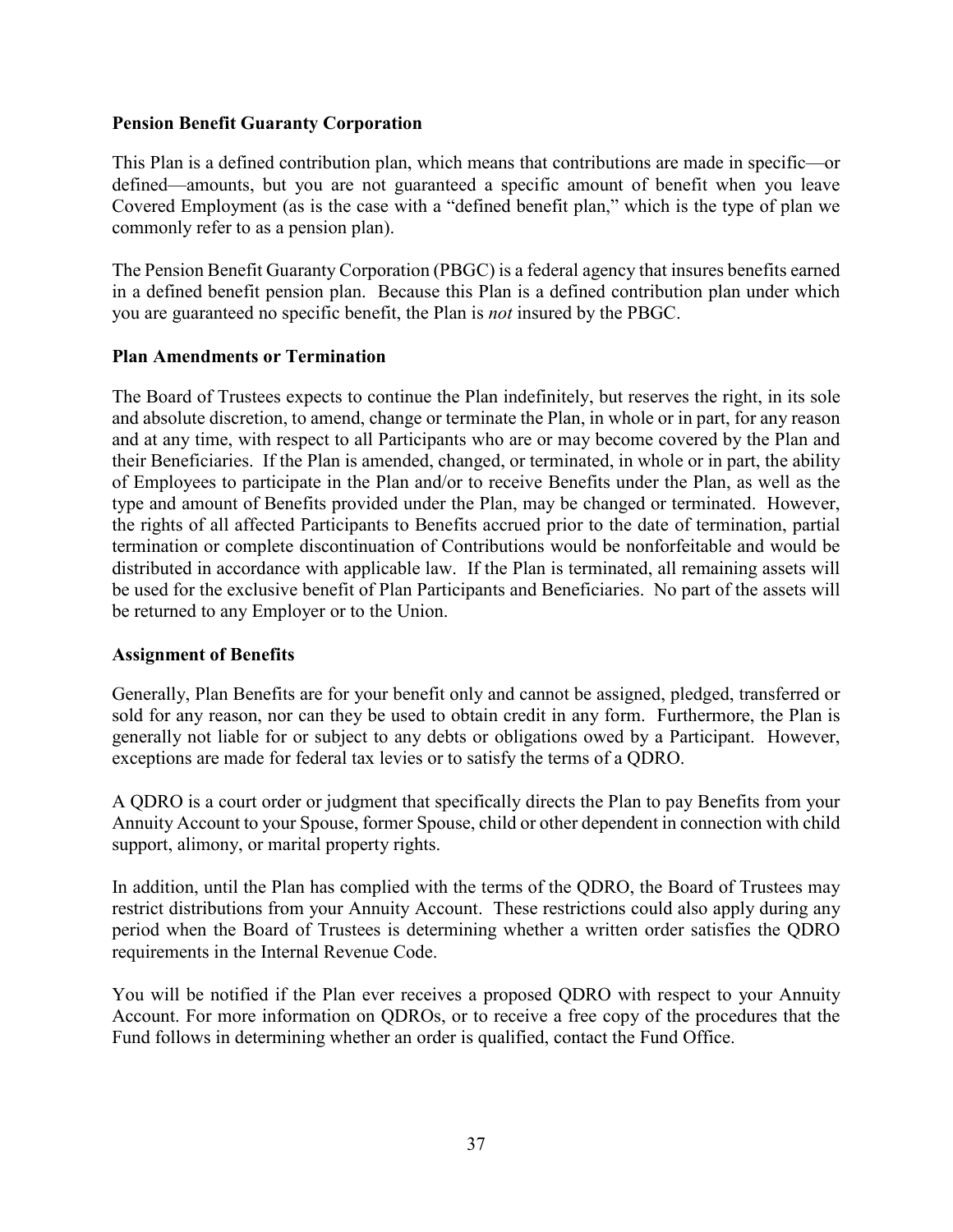# **Overpayment of Benefits**

There are times that you or your beneficiary will be required to furnish information or proof necessary to determine your or your beneficiary's right to a Plan benefit. If you or your beneficiary fail to submit the requested information or proof, make a false statement, or furnish fraudulent or incorrect information, your or your beneficiary's benefits under the Plan (and participation in the Plan, even if you or your beneficiary would otherwise meet the eligibility requirements) may be denied, suspended, or discontinued at any time and for any length of time (including permanently) by a duly authorized representative of the Plan or any of its designees in its sole and absolute discretion.

If the Plan makes payment for benefits that are in excess of expenses actually incurred or in excess of allowable amounts, due to error (including, for example, a clerical error) or fraud or for any other reason (including, for example, your failure to notify the Plan office regarding a change in family status), the Plan reserves the right to recover such overpayment plus interest and costs, through whatever means are necessary, including, without limitation, legal action or by offsetting future benefit payments to you, your beneficiary, or your or your beneficiary's heirs, assigns, or estate.

# **Forfeitures After Dormancy**

If your Annuity Account becomes payable and you do not request any Annuity Account distributions for five consecutive years, then your Annuity Account will be forfeited as of the fifth anniversary of the lack of distributions from your Annuity Account. The amount forfeited will be used to pay Plan administrative expenses. For Local 40 Participants, prior to July 1, 2019, your Annuity Account was only forfeited if its value was less than \$1,000. If you seek to reinstate distributions from your Annuity Account, your Annuity Account balance will be restored to the amount at the time of forfeiture, unadjusted by any subsequent gains or losses and without interest.

# **Discretionary Authority of the Board of Trustees**

The Board of Trustees (and/or its duly authorized designees) has the exclusive right, power and authority, in its sole and absolute discretion, to administer, apply and interpret the Plan, including this booklet, the legal Plan document, the Trust Agreement and any other Plan documents, and to decide all matters arising in connection with the operation or administration of the Plan. No one else has any authority to interpret the Plan (or other applicable documents) or make any promises to you about it, including any claims for Benefits.

Without limiting the generality of the above, the Board of Trustees (and/or its duly authorized designees) shall have the sole and absolute discretionary authority to:

- Take all actions and make all decisions with respect to the eligibility for, and the amount of, Benefits payable under the Plan;
- Formulate, interpret and apply rules, regulations and policies necessary to administer the Fund in accordance with the terms of the Plan;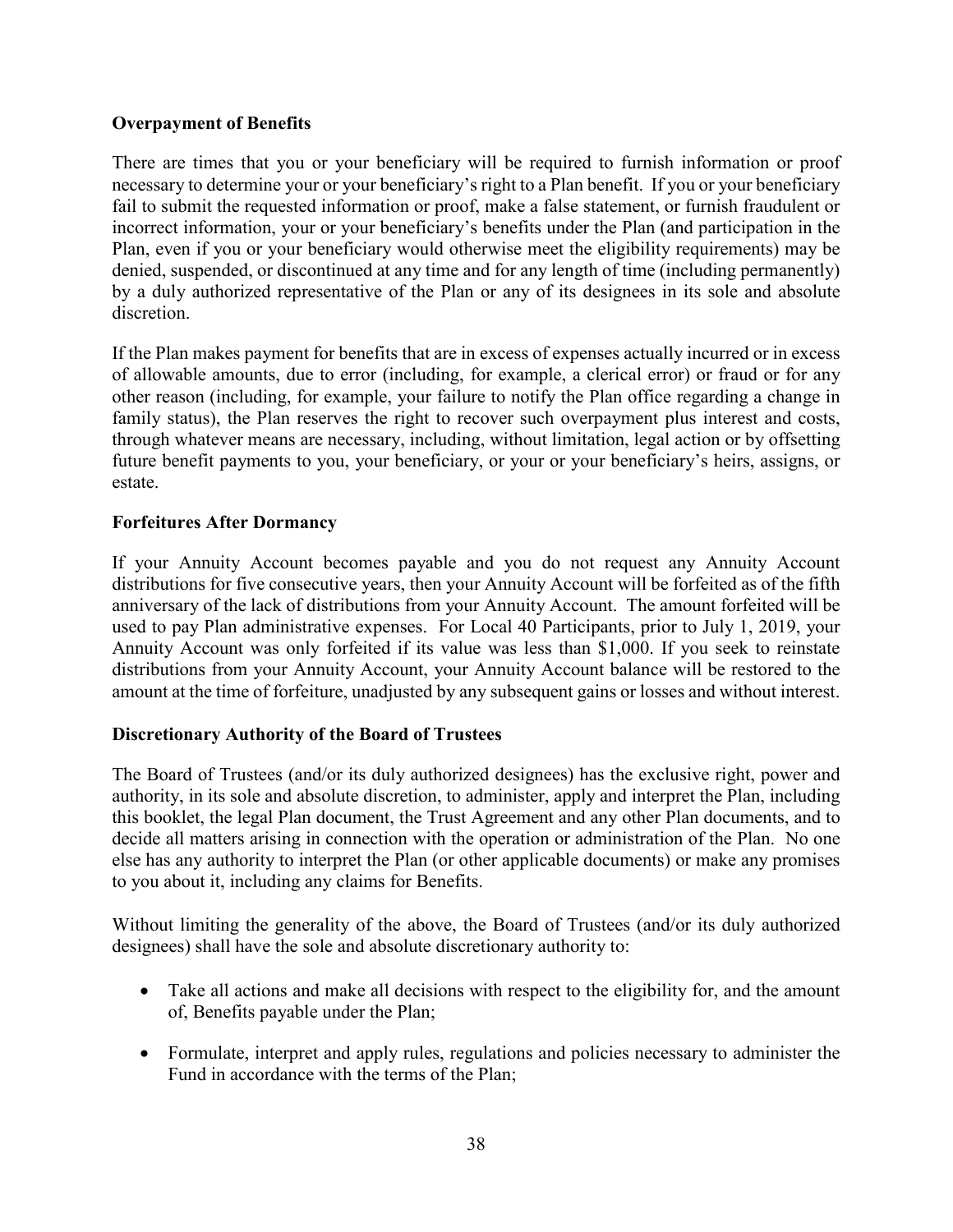- Decide all questions, including legal or factual questions, relating to the calculation and payment of Benefits under the Plan;
- Resolve and/or clarify any ambiguities, inconsistencies and omissions arising under the Plan, including this booklet, the Trust Agreement or other Plan documents;
- Process and approve or deny benefit claims; and
- Determine the standard of proof required in any case.

All determinations and interpretations made by the Board of Trustees (and/or its duly authorized designees) shall be final and binding upon all Participants, Beneficiaries and any other individuals claiming Benefits under the Plan. The Board of Trustees may delegate any duties or powers as it deems necessary to carry out the administration of the Plan.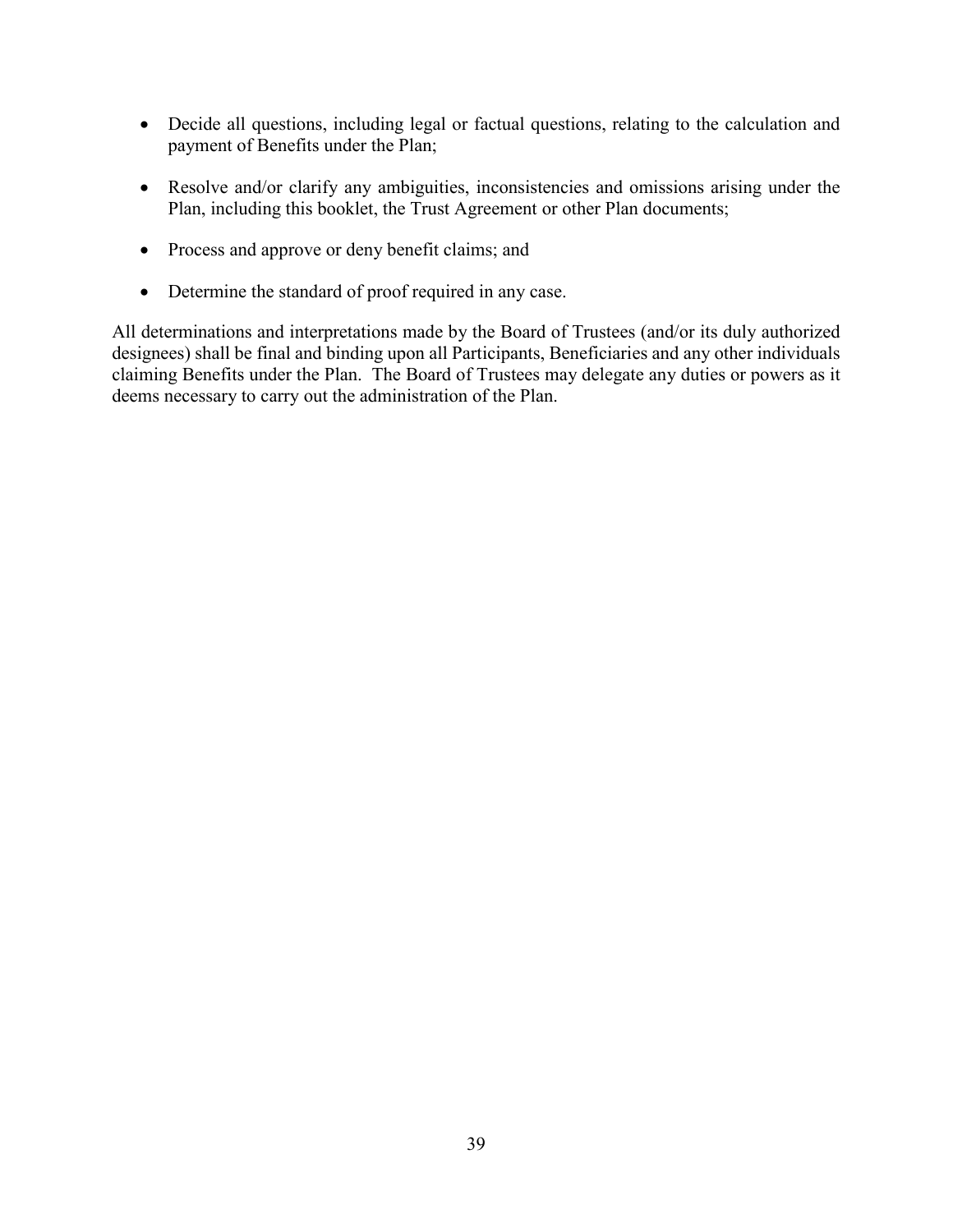# **YOUR RIGHTS UNDER THE EMPLOYEE RETIREMENT INCOME SECURITY ACT OF 1974 (ERISA)**

As a Participant in the Northeast District Council of the OPCMIA Annuity Plan, you are entitled to certain rights and protections under the Employee Retirement Income Security Act of 1974 (ERISA). ERISA provides that all Plan Participants shall be entitled to:

# **Receive Information about Your Plan and Benefits**

Examine, without charge, at the Fund Office, all documents governing the Plan, including collective bargaining agreements and a copy of the latest annual report (Form 5500 series) filed by the Plan with the U.S. Department of Labor and available at the Public Disclosure Room of the Employee Benefits Security Administration.

Obtain, upon written request to the Plan Administrator, copies of documents governing the operation of the Plan, including collective bargaining agreements and copies of the latest annual report (Form 5500 series) and an updated summary plan description. The Plan Administrator may make a reasonable charge for the copies.

Receive a summary of the Plan's annual financial report. The Plan Administrator is required by law to furnish each Participant with a copy of this summary annual report.

# **Prudent Actions by Plan Fiduciaries**

In addition to creating rights for Plan Participants, ERISA imposes duties upon the people who are responsible for the operation of an employee benefit plan. The people who operate your Plan, called "fiduciaries" of the Plan, have a duty to do so prudently and in the interest of you and other Plan Participants and Beneficiaries. No one, including your Employer, your Union, or any other person, may fire you or otherwise discriminate against you in any way to prevent you from obtaining a welfare benefit or exercising your rights under ERISA.

# **Enforce Your Rights**

If your claim for an annuity benefit is denied or ignored, in whole or in part, you have a right to know why this was done, to obtain copies of documents relating to the decision without charge, and to appeal any denial, all within certain time schedules.

Under ERISA, there are steps you can take to enforce the above rights. For instance, if you request a copy of Plan documents or the latest annual report from the Plan, and do not receive them within 30 days, you may file suit in federal court. In such a case, the court may require the Plan Administrator to provide the materials and pay you up to \$110 a day until you receive the materials, unless the materials were not sent because of reasons beyond the control of the Plan Administrator.

If you have a claim for Benefits that is denied or ignored, in whole or in part, you may file suit in a state or federal court. In addition, if you disagree with the Plan's decision or lack thereof concerning the qualified status of a domestic relations order, you may file suit in a federal court. If it should happen that plan fiduciaries misuse the Plan's money, or if you are discriminated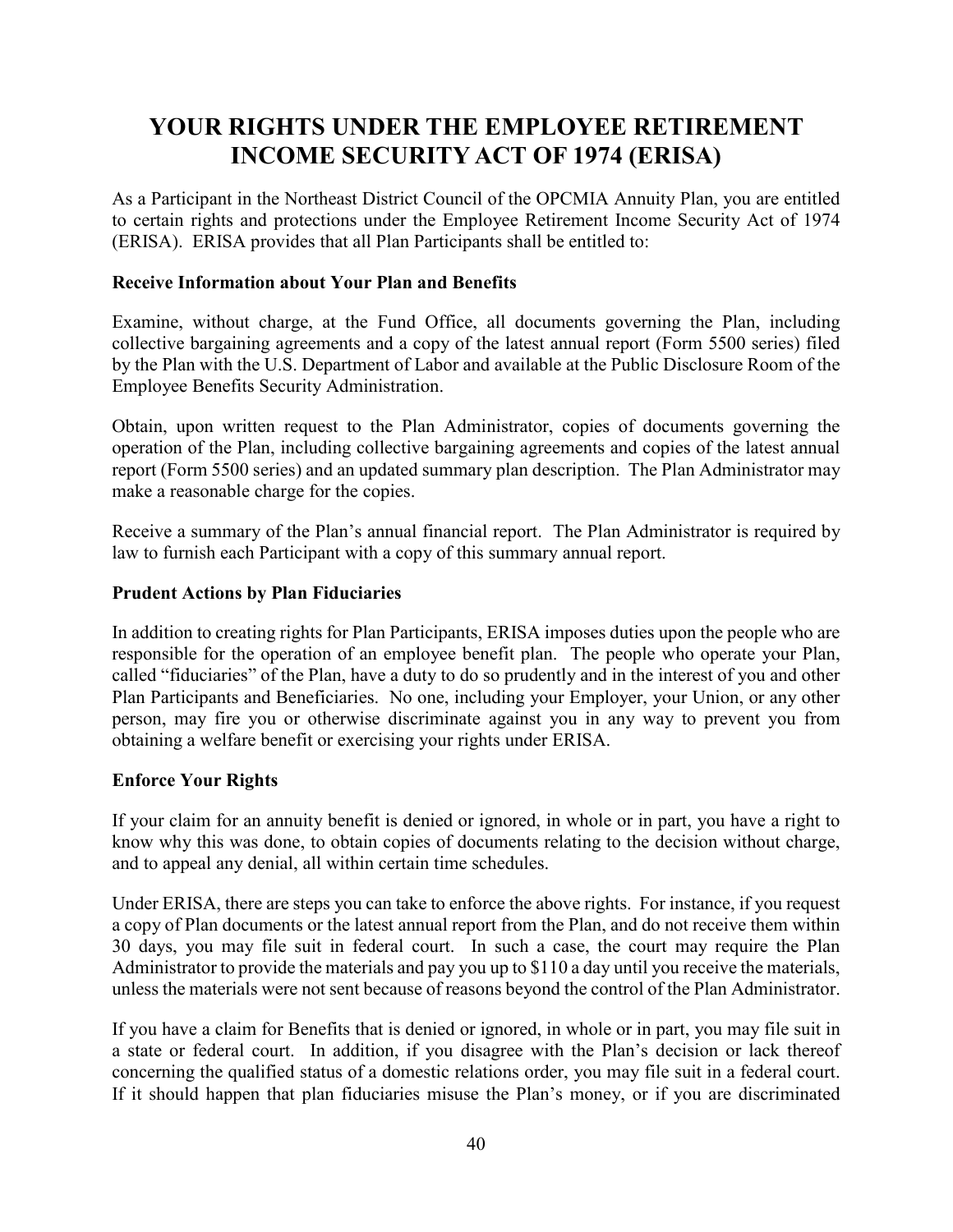against for asserting your rights, you may seek assistance from the U.S. Department of Labor, or you may file suit in a federal court. The court will decide who should pay court costs and legal fees. If you are successful, the court may order the person you have sued to pay these costs and fees. If you lose, the court may order you to pay these costs and fees, for example, if it finds your claim is frivolous. However, no legal action may be commenced or maintained against the Plan until after you exhaust the Plan's claims procedures, which are described in this SPD.

#### **Assistance with Your Questions**

If you have any questions about your Plan, you should contact the Plan Administrator. If you have any questions about this statement or about your rights under ERISA, or if you need assistance in obtaining documents from the Plan Administrator, you should contract the nearest Office of the Employee Benefits Security Administration, U.S. Department of Labor, listed in your telephone directory, or:

Division of Technical Assistance and Inquiries Employee Benefits Security Administration U.S. Department of Labor 200 Constitution Avenue, N.W. Washington D.C., 20210.

You may also obtain certain publications about your rights and responsibilities under ERISA by calling the publications hotline of the Employee Benefits Security Administration at 1-866-444- 3272.